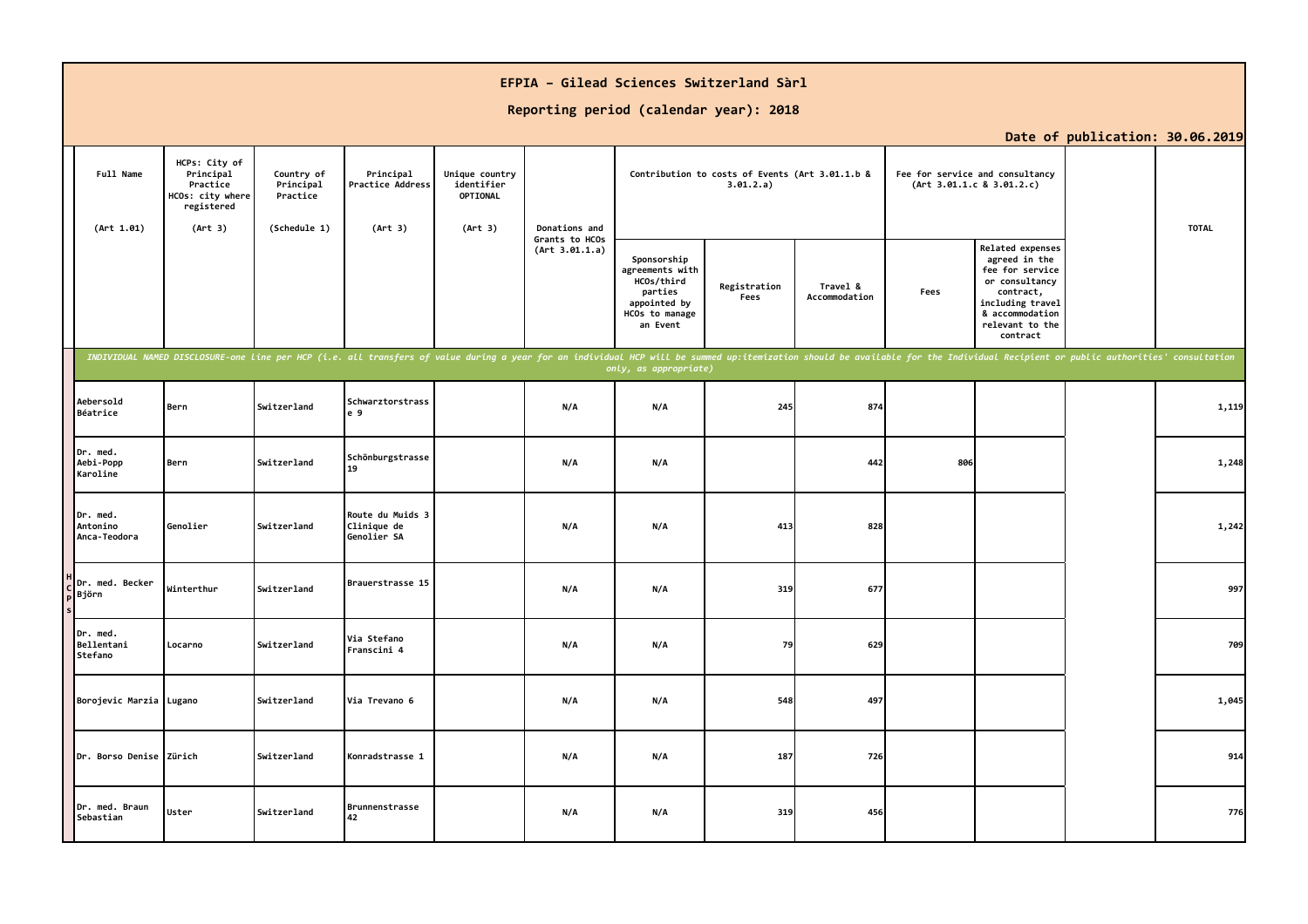| Full Name<br>(Art 1.01)                    | HCPs: City of<br>Principal<br>Practice<br>HCOs: city where<br>registered<br>(Art 3) | Country of<br>Principal<br>Practice<br>(Schedule 1) | Principal<br>Practice Address<br>(Art 3)                                                                                                                                                                                       | Unique country<br>identifier<br>OPTIONAL<br>(Art 3) | Donations and                    |                                                                                                       | Contribution to costs of Events (Art 3.01.1.b &<br>3.01.2.a) |                           |      | Fee for service and consultancy<br>(Art 3.01.1.c 8 3.01.2.c)                                                                                                     | <b>TOTAL</b> |
|--------------------------------------------|-------------------------------------------------------------------------------------|-----------------------------------------------------|--------------------------------------------------------------------------------------------------------------------------------------------------------------------------------------------------------------------------------|-----------------------------------------------------|----------------------------------|-------------------------------------------------------------------------------------------------------|--------------------------------------------------------------|---------------------------|------|------------------------------------------------------------------------------------------------------------------------------------------------------------------|--------------|
|                                            |                                                                                     |                                                     |                                                                                                                                                                                                                                |                                                     | Grants to HCOs<br>(Art 3.01.1.a) | Sponsorship<br>agreements with<br>HCOs/third<br>parties<br>appointed by<br>HCOs to manage<br>an Event | Registration<br>Fees                                         | Travel &<br>Accommodation | Fees | <b>Related expenses</b><br>agreed in the<br>fee for service<br>or consultancy<br>contract,<br>including travel<br>& accommodation<br>relevant to the<br>contract |              |
|                                            |                                                                                     |                                                     | INDIVIDUAL NAMED DISCLOSURE-one line per HCP (i.e. all transfers of value during a year for an individual HCP will be summed up:itemization should be available for the Individual Recipient or public authorities' consultati |                                                     |                                  | only, as appropriate)                                                                                 |                                                              |                           |      |                                                                                                                                                                  |              |
| Dr. med. Brun<br>Del Re Claudia            | Langenthal                                                                          | Switzerland                                         | St. Urbanstrasse<br>67                                                                                                                                                                                                         |                                                     | N/A                              | N/A                                                                                                   | 236                                                          | 1,400                     |      |                                                                                                                                                                  | 1,636        |
| Dr. med. Brunner<br>Nathalie               | Zürich                                                                              | Switzerland                                         | Kanonengasse 18                                                                                                                                                                                                                |                                                     | N/A                              | N/A                                                                                                   | 319                                                          | 1,116                     |      |                                                                                                                                                                  | 1,435        |
| CAVIEZEL OLIVER                            | Zürich                                                                              | Switzerland                                         | Konradstrasse 1<br>Zürich                                                                                                                                                                                                      |                                                     | N/A                              | N/A                                                                                                   | 245                                                          | 722                       |      |                                                                                                                                                                  | 968          |
| Dr. med. Chave<br>Jean-Philippe            | Lausanne                                                                            | Switzerland                                         | Chemin Porchat<br>24                                                                                                                                                                                                           |                                                     | N/A                              | N/A                                                                                                   | 1,019                                                        | 4,168                     |      |                                                                                                                                                                  | 5,188        |
| Praktischer<br>Arzt/in Clerc<br>Olivier    | Neuchâtel                                                                           | Switzerland                                         | Rue de la<br>Maladière 45<br>Hôpital<br>Pourtalès                                                                                                                                                                              |                                                     | N/A                              | N/A                                                                                                   | 1,001                                                        | 3,096                     |      |                                                                                                                                                                  | 4,098        |
| Dahlke<br>Andreas                          | Zürich                                                                              | Switzerland                                         | Konradstrass<br>e <sub>1</sub>                                                                                                                                                                                                 |                                                     | N/A                              | N/A                                                                                                   | 245                                                          | 712                       |      |                                                                                                                                                                  | 957          |
| Dr. med. de<br>Torrenté-Bayard<br>Cornelia | Bern                                                                                | Switzerland                                         | Schänzlihalde 1<br>Haus von Rodt                                                                                                                                                                                               |                                                     | N/A                              | N/A                                                                                                   | 187                                                          | 1,795                     |      |                                                                                                                                                                  | 1,982        |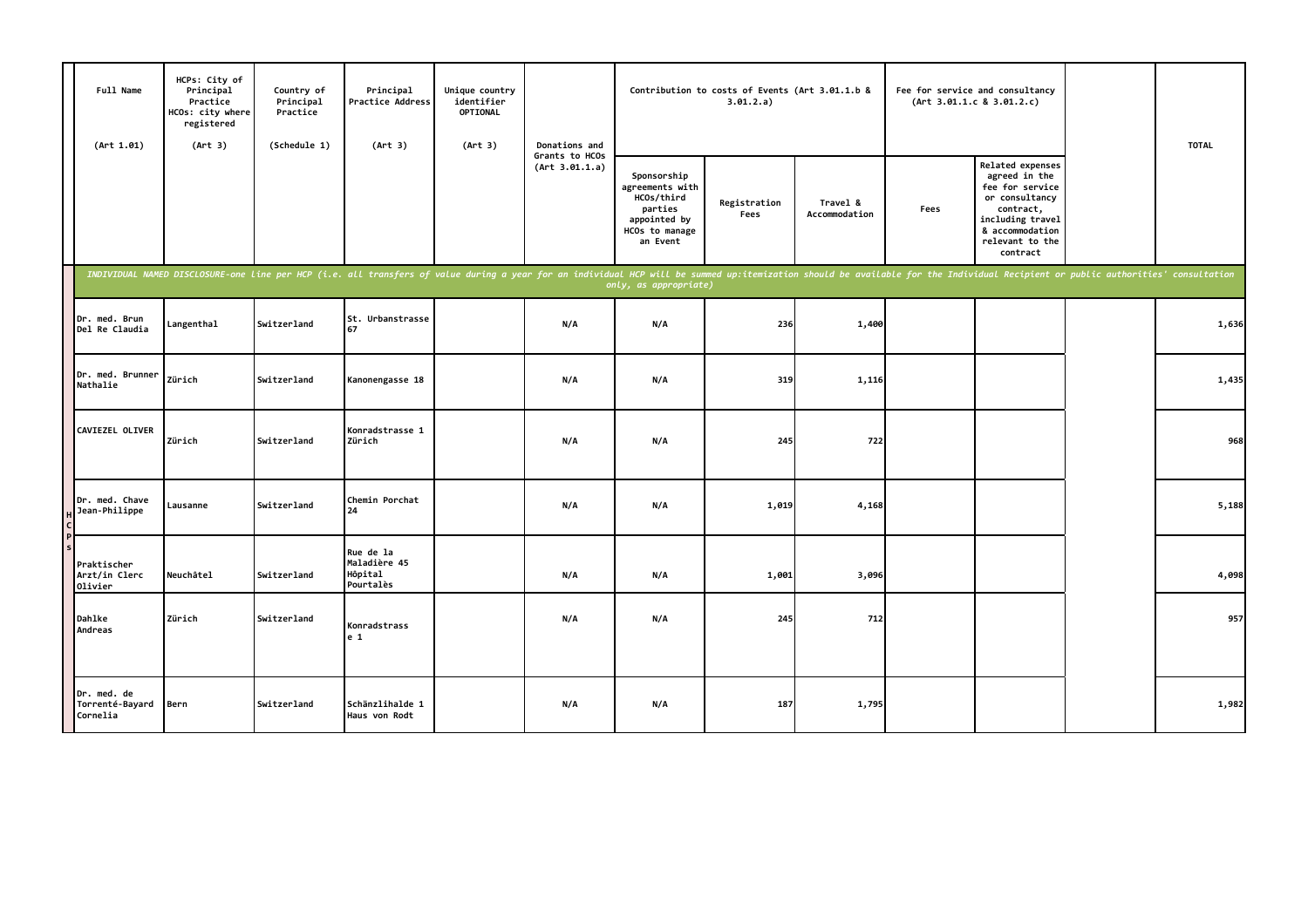| Full Name<br>(Art 1.01)                 | HCPs: City of<br>Principal<br>Practice<br>HCOs: city where<br>registered<br>(Art 3) | Country of<br>Principal<br>Practice<br>(Schedule 1) | Principal<br>Practice Address<br>(Art 3)                                                                                                                                                                                       | Unique country<br>identifier<br>OPTIONAL<br>(Art 3) | Donations and                    |                                                                                                       | Contribution to costs of Events (Art 3.01.1.b &<br>3.01.2.a) |                           |       | Fee for service and consultancy<br>(Art 3.01.1.c 8 3.01.2.c)                                                                                              | <b>TOTAL</b> |
|-----------------------------------------|-------------------------------------------------------------------------------------|-----------------------------------------------------|--------------------------------------------------------------------------------------------------------------------------------------------------------------------------------------------------------------------------------|-----------------------------------------------------|----------------------------------|-------------------------------------------------------------------------------------------------------|--------------------------------------------------------------|---------------------------|-------|-----------------------------------------------------------------------------------------------------------------------------------------------------------|--------------|
|                                         |                                                                                     |                                                     |                                                                                                                                                                                                                                |                                                     | Grants to HCOs<br>(Art 3.01.1.a) | Sponsorship<br>agreements with<br>HCOs/third<br>parties<br>appointed by<br>HCOs to manage<br>an Event | Registration<br>Fees                                         | Travel &<br>Accommodation | Fees  | Related expenses<br>agreed in the<br>fee for service<br>or consultancy<br>contract,<br>including travel<br>& accommodation<br>relevant to the<br>contract |              |
|                                         |                                                                                     |                                                     | INDIVIDUAL NAMED DISCLOSURE-one line per HCP (i.e. all transfers of value during a year for an individual HCP will be summed up:itemization should be available for the Individual Recipient or public authorities' consultati |                                                     |                                  | only, as appropriate)                                                                                 |                                                              |                           |       |                                                                                                                                                           |              |
| Dipl. Arzt<br>D'Incau<br>Stephanie      | Genève                                                                              | Switzerland                                         | Rue<br>Gabrielle-Perret<br>-Gentil 4                                                                                                                                                                                           |                                                     | N/A                              | N/A                                                                                                   | 411                                                          | 1,100                     |       |                                                                                                                                                           | 1,511        |
| Eeckhoutte<br>Nathalie                  | Genève                                                                              | Switzerland                                         | Rue<br>Gabrielle-Perret<br>-Gentil 4                                                                                                                                                                                           |                                                     | N/A                              | N/A                                                                                                   | 200                                                          | 618                       |       |                                                                                                                                                           | 818          |
| Dr. med.<br>Enriquez Natalia<br>Beatriz | Genève                                                                              | Switzerland                                         | Rue<br>Gabrielle-Perret<br>-Gentil 4                                                                                                                                                                                           |                                                     | N/A                              | N/A                                                                                                   | 409                                                          | 1,000                     |       |                                                                                                                                                           | 1,409        |
| Dr. med. Erhart<br>Bianca-Manuela       | Olten                                                                               | Switzerland                                         | Baslerstrasse<br>150                                                                                                                                                                                                           |                                                     | N/A                              | N/A                                                                                                   | 285                                                          | 851                       |       |                                                                                                                                                           | 1,136        |
| Finessi Veronica Lugano                 |                                                                                     | Switzerland                                         | Via Soldino 5                                                                                                                                                                                                                  |                                                     | N/A                              | N/A                                                                                                   |                                                              | 209                       |       |                                                                                                                                                           | 209          |
| Praktischer<br>Arzt/in Forster<br>Willi | Solothurn                                                                           | Switzerland                                         | Dornacherplatz<br>17                                                                                                                                                                                                           |                                                     | N/A                              | N/A                                                                                                   | 187                                                          | 472                       |       |                                                                                                                                                           | 659          |
| PD Dr. med.<br>Garzoni<br>Christian     | Lugano                                                                              | Switzerland                                         | Riva Antonio<br>Caccia 1B                                                                                                                                                                                                      |                                                     | N/A                              | N/A                                                                                                   | 281                                                          | 753                       |       |                                                                                                                                                           | 1,034        |
| Dr. med.<br>Georgiou<br>Georgios        | Lausanne                                                                            | Switzerland                                         | Rue de la Vigie                                                                                                                                                                                                                |                                                     | N/A                              | N/A                                                                                                   | 260                                                          | 910                       |       |                                                                                                                                                           | 1,170        |
| Prof. Dr. med.<br>Ghielmini<br>Michele  | Bellinzona                                                                          | Switzerland                                         | Via Ospedale<br>Ospedale San<br>Giovanni                                                                                                                                                                                       |                                                     | N/A                              | N/A                                                                                                   |                                                              |                           | 5,499 |                                                                                                                                                           | 5,499        |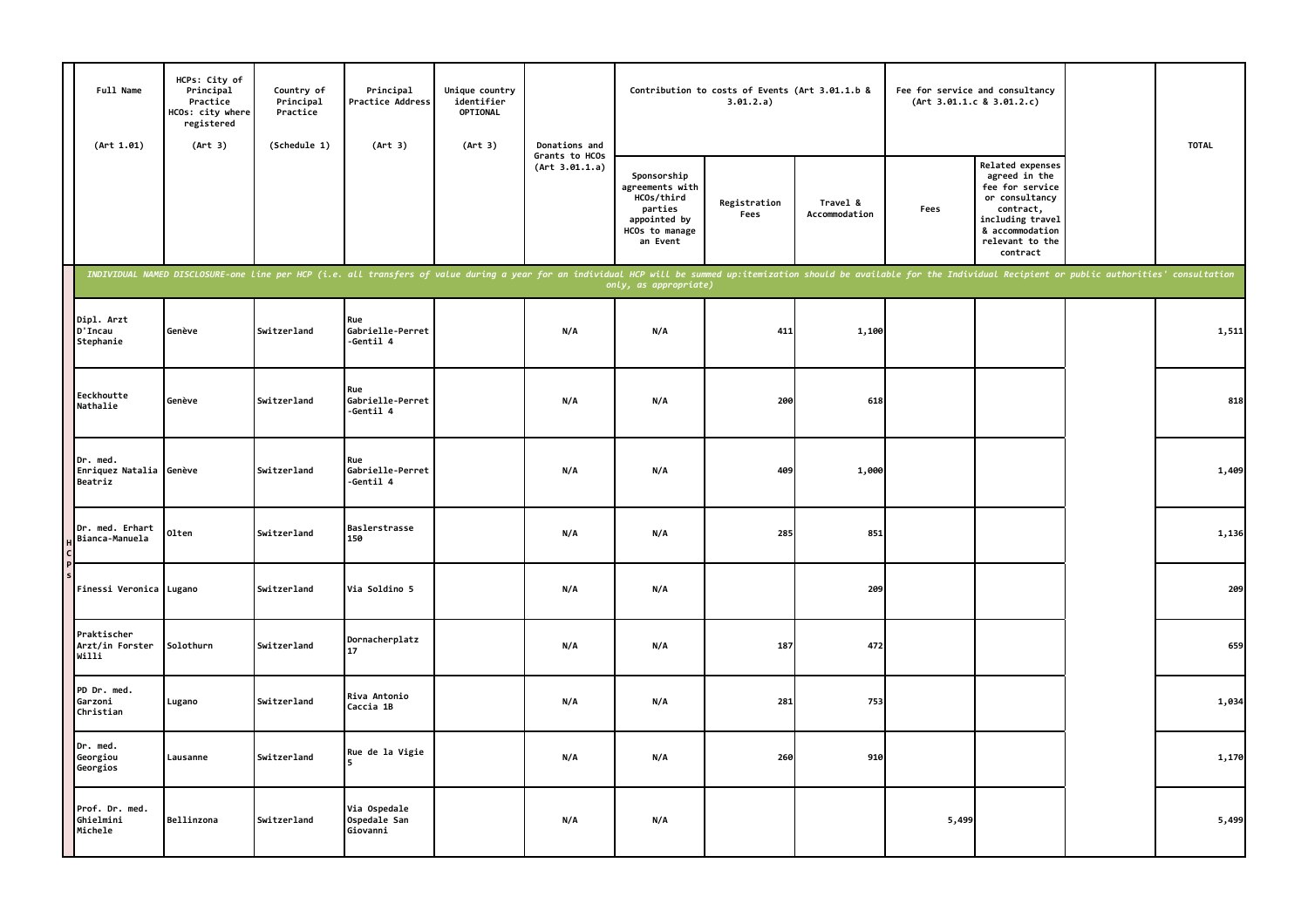| Full Name<br>(Art 1.01)      | HCPs: City of<br>Principal<br>Practice<br>HCOs: city where<br>registered<br>(Art 3) | Country of<br>Principal<br>Practice<br>(Schedule 1) | Principal<br>Practice Address<br>(Art 3)                                                                                                                                                                                       | Unique country<br>identifier<br>OPTIONAL<br>(Art 3) | Donations and                    |                                                                                                       | Contribution to costs of Events (Art 3.01.1.b &<br>3.01.2.a) |                           |       | Fee for service and consultancy<br>(Art 3.01.1.c 8 3.01.2.c)                                                                                              | <b>TOTAL</b> |
|------------------------------|-------------------------------------------------------------------------------------|-----------------------------------------------------|--------------------------------------------------------------------------------------------------------------------------------------------------------------------------------------------------------------------------------|-----------------------------------------------------|----------------------------------|-------------------------------------------------------------------------------------------------------|--------------------------------------------------------------|---------------------------|-------|-----------------------------------------------------------------------------------------------------------------------------------------------------------|--------------|
|                              |                                                                                     |                                                     |                                                                                                                                                                                                                                |                                                     | Grants to HCOs<br>(Art 3.01.1.a) | Sponsorship<br>agreements with<br>HCOs/third<br>parties<br>appointed by<br>HCOs to manage<br>an Event | Registration<br>Fees                                         | Travel &<br>Accommodation | Fees  | Related expenses<br>agreed in the<br>fee for service<br>or consultancy<br>contract,<br>including travel<br>& accommodation<br>relevant to the<br>contract |              |
|                              |                                                                                     |                                                     | INDIVIDUAL NAMED DISCLOSURE-one line per HCP (i.e. all transfers of value during a year for an individual HCP will be summed up:itemization should be available for the Individual Recipient or public authorities' consultati |                                                     |                                  | only, as appropriate)                                                                                 |                                                              |                           |       |                                                                                                                                                           |              |
| Dr. Gholami<br>Nadjibulah    | Zürich                                                                              | Switzerland                                         | Schützengasse 31                                                                                                                                                                                                               |                                                     | N/A                              | N/A                                                                                                   | 187                                                          | 489                       |       |                                                                                                                                                           | 676          |
| Dr. med. Girard<br>Laurent   | Genève                                                                              | Switzerland                                         | Rue de Lyon 62                                                                                                                                                                                                                 |                                                     | N/A                              | N/A                                                                                                   | 413                                                          | 990                       |       |                                                                                                                                                           | 1,404        |
| Glass Tracy                  | <b>Basel</b>                                                                        | Switzerland                                         | Socinstrasse 57                                                                                                                                                                                                                |                                                     | N/A                              | N/A                                                                                                   |                                                              |                           | 6,039 |                                                                                                                                                           | 6,039        |
| Dipl. Arzt Godau<br>Jeanne   | Altdorf UR                                                                          | Switzerland                                         | Spitalstrasse 1                                                                                                                                                                                                                |                                                     | N/A                              | N/A                                                                                                   |                                                              | 163                       |       |                                                                                                                                                           | 163          |
| Dr. med. Good<br>Ignaz       | Walenstadt                                                                          | Switzerland                                         | Spitalstrasse 5                                                                                                                                                                                                                |                                                     | N/A                              | N/A                                                                                                   | 285                                                          | 460                       |       |                                                                                                                                                           | 745          |
| Dr. med.<br>Goossens Nicolas | Genève                                                                              | Switzerland                                         | Rue<br>Gabrielle-Perret<br>-Gentil 4<br>Service de<br>Gastro-entérolog<br>ie                                                                                                                                                   |                                                     | N/A                              | N/A                                                                                                   | 943                                                          | 2,733                     |       |                                                                                                                                                           | 3,676        |
| Dr. Gotthardt<br>Frank       | Basel                                                                               | Switzerland                                         | Haltingerstrasse<br>65                                                                                                                                                                                                         |                                                     | N/A                              | N/A                                                                                                   | 565                                                          | 393                       |       |                                                                                                                                                           | 958          |
| Grosjean<br>Marielle         | Neuchâtel                                                                           | Switzerland                                         | Rue de la<br>Maladière 45                                                                                                                                                                                                      |                                                     | N/A                              | N/A                                                                                                   | 300                                                          | 625                       |       |                                                                                                                                                           | 925          |
| Dr. med. Hasler<br>Loretta   | Biel/Bienne                                                                         | Switzerland                                         | Hans-Hugi-Strass<br>e <sub>3</sub>                                                                                                                                                                                             |                                                     | N/A                              | N/A                                                                                                   | 288                                                          | 1,219                     |       |                                                                                                                                                           | 1,507        |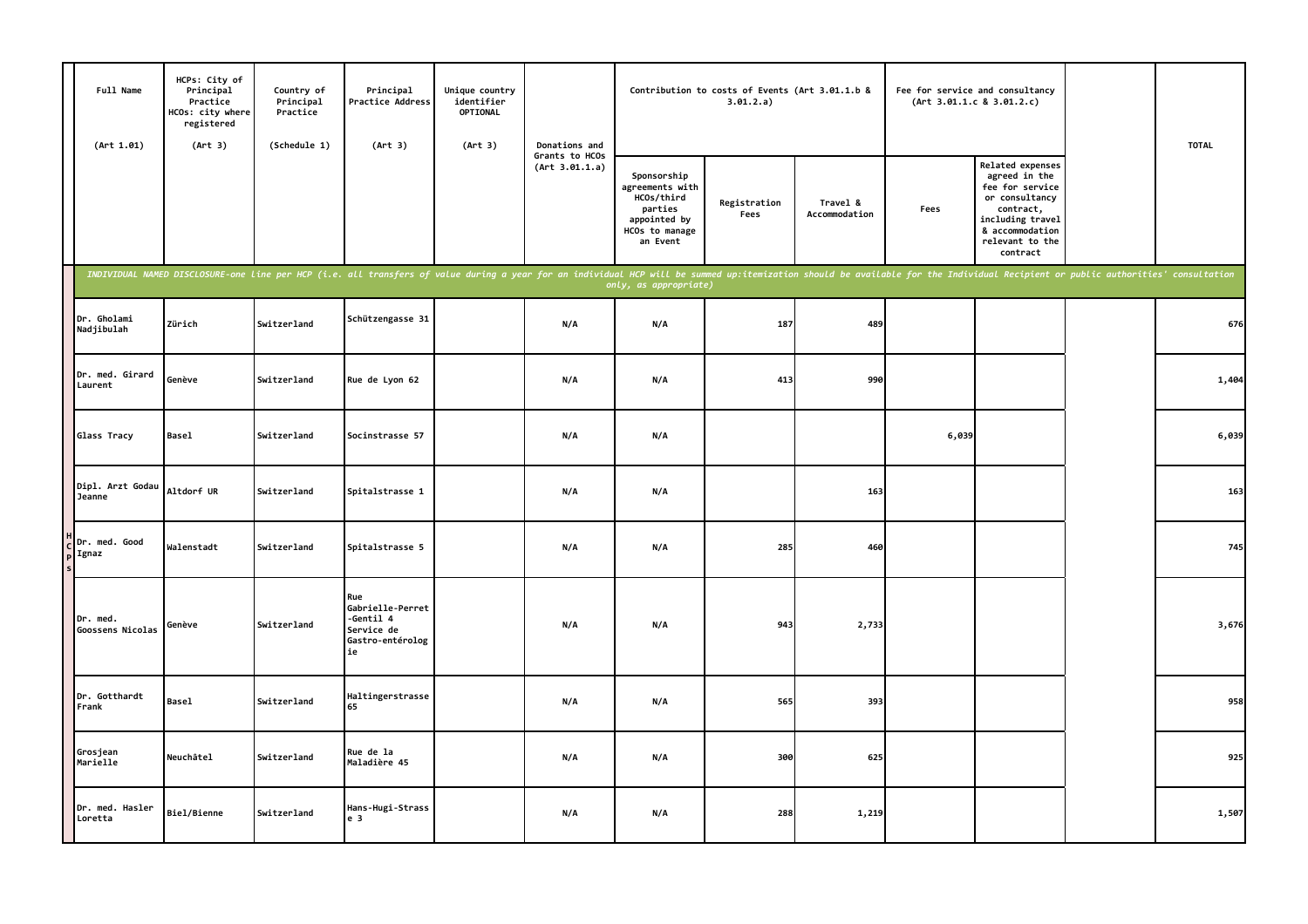| Full Name<br>(Art 1.01)       | HCPs: City of<br>Principal<br>Practice<br>HCOs: city where<br>registered<br>(Art 3) | Country of<br>Principal<br>Practice<br>(Schedule 1) | Principal<br>Practice Address<br>(Art 3)                                                                                                                                                                                       | Unique country<br>identifier<br>OPTIONAL<br>(Art 3) | Donations and                    |                                                                                                       | Contribution to costs of Events (Art 3.01.1.b &<br>3.01.2.a) |                           |       | Fee for service and consultancy<br>(Art 3.01.1.c 8 3.01.2.c)                                                                                                     | <b>TOTAL</b> |
|-------------------------------|-------------------------------------------------------------------------------------|-----------------------------------------------------|--------------------------------------------------------------------------------------------------------------------------------------------------------------------------------------------------------------------------------|-----------------------------------------------------|----------------------------------|-------------------------------------------------------------------------------------------------------|--------------------------------------------------------------|---------------------------|-------|------------------------------------------------------------------------------------------------------------------------------------------------------------------|--------------|
|                               |                                                                                     |                                                     |                                                                                                                                                                                                                                |                                                     | Grants to HCOs<br>(Art 3.01.1.a) | Sponsorship<br>agreements with<br>HCOs/third<br>parties<br>appointed by<br>HCOs to manage<br>an Event | Registration<br>Fees                                         | Travel &<br>Accommodation | Fees  | <b>Related expenses</b><br>agreed in the<br>fee for service<br>or consultancy<br>contract,<br>including travel<br>& accommodation<br>relevant to the<br>contract | OPTIONAL     |
|                               |                                                                                     |                                                     | INDIVIDUAL NAMED DISCLOSURE-one line per HCP (i.e. all transfers of value during a year for an individual HCP will be summed up:itemization should be available for the Individual Recipient or public authorities' consultati |                                                     |                                  | only, as appropriate)                                                                                 |                                                              |                           |       |                                                                                                                                                                  |              |
| Dr. med.<br>Helbling Beat     | Zürich                                                                              | Switzerland                                         | Toblerstrasse 51                                                                                                                                                                                                               |                                                     | N/A                              | N/A                                                                                                   |                                                              |                           | 2,250 |                                                                                                                                                                  | 2,250        |
| Dr. med. Hirschi<br>Claudia   | Luzern                                                                              | Switzerland                                         | Hirschengraben<br>33                                                                                                                                                                                                           |                                                     | N/A                              | N/A                                                                                                   | 285                                                          | 422                       |       |                                                                                                                                                                  | 707          |
| Dr. med. Irlé<br>Claudius     | Meyrin                                                                              | Switzerland                                         | Avenue<br>J.-D.-Maillard<br>11                                                                                                                                                                                                 |                                                     | N/A                              | N/A                                                                                                   | 520                                                          | 1,157                     |       |                                                                                                                                                                  | 1,678        |
| Dr. med. Jaccard<br>Christian | Lausanne                                                                            | Switzerland                                         | Avenue de Rumine<br>35                                                                                                                                                                                                         |                                                     | N/A                              | N/A                                                                                                   | 449                                                          | 1,457                     |       |                                                                                                                                                                  | 1,907        |
| Dr. med. Jakob<br>Andreas     | Aarau                                                                               | Switzerland                                         | Rain 34                                                                                                                                                                                                                        |                                                     | N/A                              | N/A                                                                                                   |                                                              | 612                       |       |                                                                                                                                                                  | 612          |
| Dipl. Arzt Kolly<br>Philippe  | Bern                                                                                | Switzerland                                         | Freiburgstrasse<br>4 Inselspital                                                                                                                                                                                               |                                                     | N/A                              | N/A                                                                                                   | 200                                                          |                           |       |                                                                                                                                                                  | 200          |
| Dr. med. Kopf<br>Barbara      | Dornach                                                                             | Switzerland                                         | Spitalweg 11                                                                                                                                                                                                                   |                                                     | N/A                              | N/A                                                                                                   | 502                                                          | 1,010                     |       |                                                                                                                                                                  | 1,513        |
| Dr. med.<br>Kopfstein Lucie   | Schlieren                                                                           | Switzerland                                         | Urdorferstrasse<br>100                                                                                                                                                                                                         |                                                     | N/A                              | N/A                                                                                                   |                                                              | 464                       |       |                                                                                                                                                                  | 464          |
| Dr. med. Kraemer<br>Ronald    | Genève                                                                              | Switzerland                                         | Rue Emile-Yung 4                                                                                                                                                                                                               |                                                     | N/A                              | N/A                                                                                                   | 125                                                          | 954                       |       |                                                                                                                                                                  | 1,080        |
| Dr. med. Kröger<br>Arne       | Horgen                                                                              | Switzerland                                         | Asylstrasse 19                                                                                                                                                                                                                 |                                                     | N/A                              | N/A                                                                                                   | 943                                                          | 2,079                     |       |                                                                                                                                                                  | 3,022        |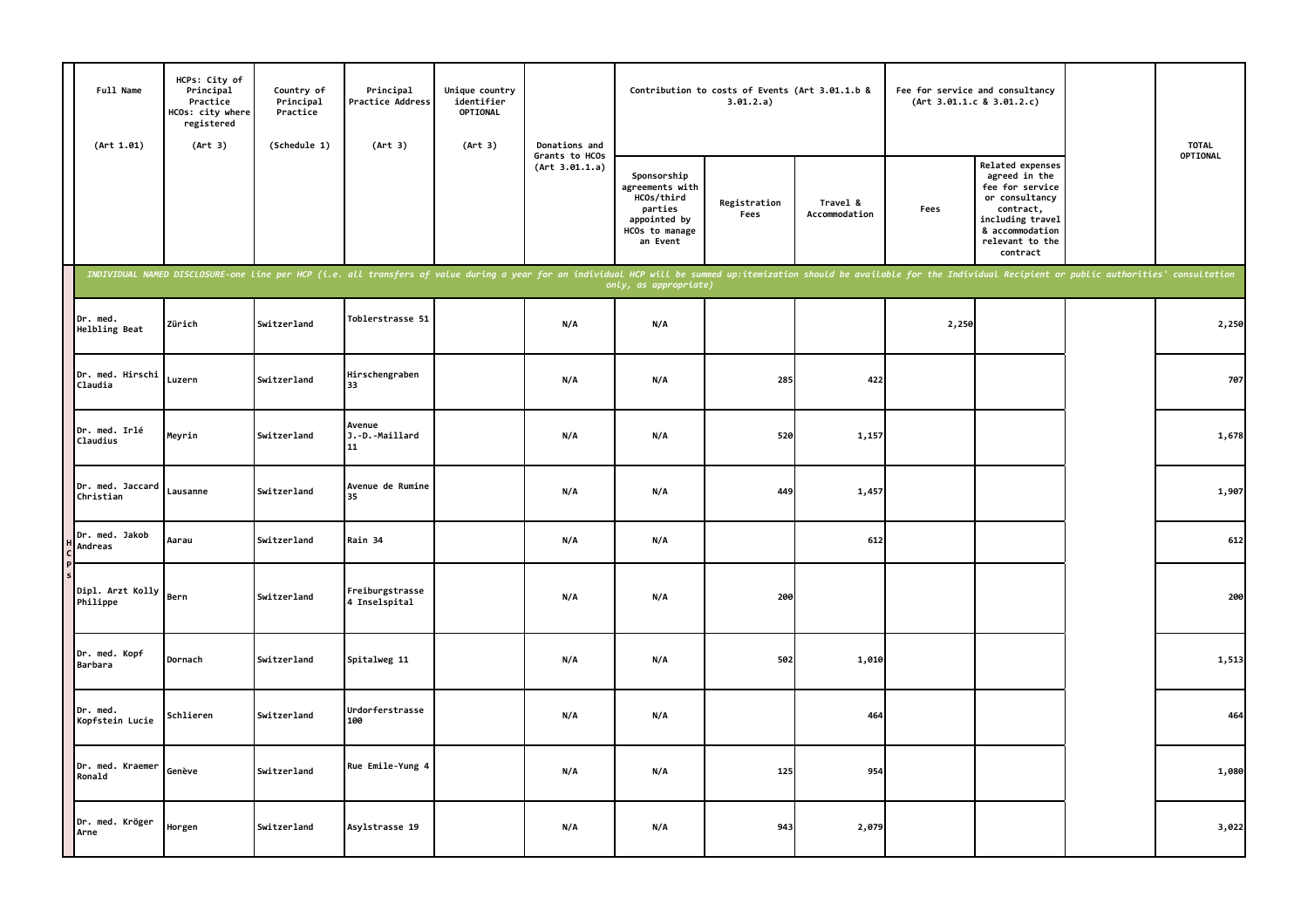| Full Name<br>(Art 1.01)                  | HCPs: City of<br>Principal<br>Practice<br>HCOs: city where<br>registered<br>(Art 3) | Country of<br>Principal<br>Practice<br>(Schedule 1) | Principal<br>Practice Address<br>(Art 3) | Unique country<br>identifier<br><b>OPTIONAL</b><br>(Art 3) | Donations and                    |                                                                                                       | Contribution to costs of Events (Art 3.01.1.b &<br>3.01.2.a) |                           |       | Fee for service and consultancy<br>(Art 3.01.1.c 8 3.01.2.c)                                                                                                     |                                                                                                                                                                                                                                | <b>TOTAL</b> |
|------------------------------------------|-------------------------------------------------------------------------------------|-----------------------------------------------------|------------------------------------------|------------------------------------------------------------|----------------------------------|-------------------------------------------------------------------------------------------------------|--------------------------------------------------------------|---------------------------|-------|------------------------------------------------------------------------------------------------------------------------------------------------------------------|--------------------------------------------------------------------------------------------------------------------------------------------------------------------------------------------------------------------------------|--------------|
|                                          |                                                                                     |                                                     |                                          |                                                            | Grants to HCOs<br>(Art 3.01.1.a) | Sponsorship<br>agreements with<br>HCOs/third<br>parties<br>appointed by<br>HCOs to manage<br>an Event | Registration<br>Fees                                         | Travel &<br>Accommodation | Fees  | <b>Related expenses</b><br>agreed in the<br>fee for service<br>or consultancy<br>contract,<br>including travel<br>& accommodation<br>relevant to the<br>contract |                                                                                                                                                                                                                                | OPTIONAL     |
|                                          |                                                                                     |                                                     |                                          |                                                            |                                  | only, as appropriate)                                                                                 |                                                              |                           |       |                                                                                                                                                                  | INDIVIDUAL NAMED DISCLOSURE-one line per HCP (i.e. all transfers of value during a year for an individual HCP will be summed up:itemization should be available for the Individual Recipient or public authorities' consultati |              |
| LABHARDT NIKLAS                          | <b>Basel</b>                                                                        | Switzerland                                         | Hebelstrasse 10<br>Basel                 |                                                            | N/A                              | N/A                                                                                                   | 800                                                          | 4,200                     |       |                                                                                                                                                                  |                                                                                                                                                                                                                                | 5,000        |
| Dr. med. Laffer<br>Reto                  | Langenthal                                                                          | Switzerland                                         | St. Urbanstrasse<br>67                   |                                                            | N/A                              | N/A                                                                                                   | 449                                                          | 657                       |       |                                                                                                                                                                  |                                                                                                                                                                                                                                | 1,107        |
| Prof. Dr.<br>Ledergerber<br><b>Bruno</b> | Zürich                                                                              | Switzerland                                         | Rämistrasse 100                          |                                                            | N/A                              | N/A                                                                                                   |                                                              |                           | 6,000 |                                                                                                                                                                  |                                                                                                                                                                                                                                | 6,000        |
| Dr. med.<br>Ledermann Ulrich             | Zürich                                                                              | Switzerland                                         | Feldeggstrasse<br>85                     |                                                            | N/A                              | N/A                                                                                                   | 300                                                          | 922                       |       |                                                                                                                                                                  |                                                                                                                                                                                                                                | 1,222        |
| Dr. med.<br>Luft-Wüthrich<br>Hagen       | Zürich                                                                              | Switzerland                                         | Neumünsterstrass<br>e 30                 |                                                            | N/A                              | N/A                                                                                                   | 187                                                          | 204                       |       |                                                                                                                                                                  |                                                                                                                                                                                                                                | 391          |
| Dr. med. Magenta<br>Lorenzo              | Lugano                                                                              | Switzerland                                         | Via Soldino 5                            |                                                            | N/A                              | N/A                                                                                                   | 449                                                          | 1,077                     | 500   |                                                                                                                                                                  |                                                                                                                                                                                                                                | 2,027        |
| Dr. med. Marti<br>Franziska              | Bern                                                                                | Switzerland                                         | Bubenbergplatz 8<br>$+11$                |                                                            | N/A                              | N/A                                                                                                   | 449                                                          | 1,908                     |       |                                                                                                                                                                  |                                                                                                                                                                                                                                | 2,358        |
| Martin<br>Christelle                     | Genève                                                                              | Switzerland                                         | Rue<br>Gabrielle-Perret<br>-Gentil 4     |                                                            | N/A                              | N/A                                                                                                   | 300                                                          | 684                       |       |                                                                                                                                                                  |                                                                                                                                                                                                                                | 984          |
| Dr. med.<br>Marzeion Axel<br>Michael     | Zürich                                                                              | Switzerland                                         | Dufourstrasse 29                         |                                                            | N/A                              | N/A                                                                                                   | 187                                                          | 509                       |       |                                                                                                                                                                  |                                                                                                                                                                                                                                | 696          |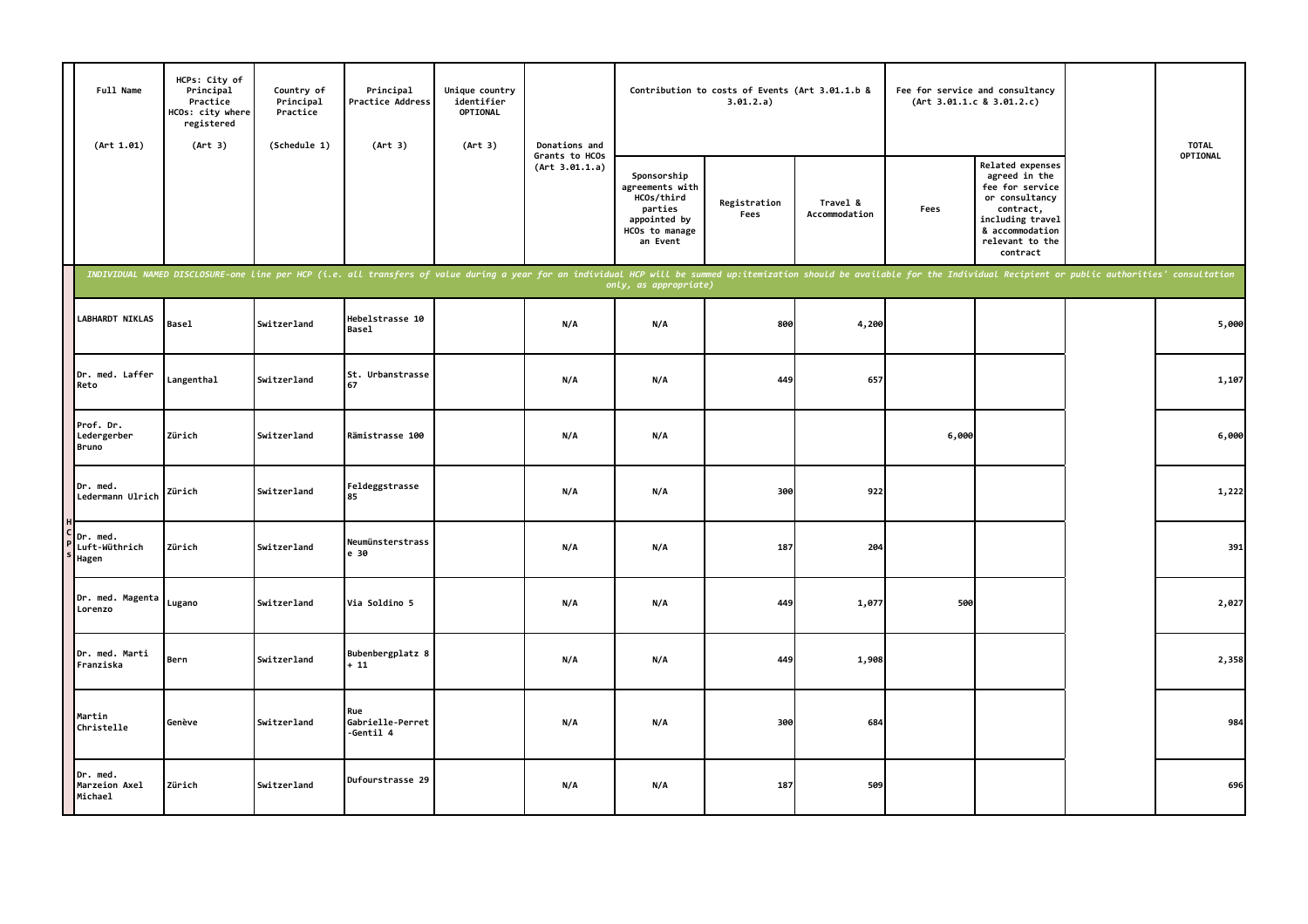| Full Name<br>(Art 1.01)                        | HCPs: City of<br>Principal<br>Practice<br>HCOs: city where<br>registered<br>(Art 3) | Country of<br>Principal<br>Practice<br>(Schedule 1) | Principal<br>Practice Address<br>(Art 3)                                                                                                                                                                                       | Unique country<br>identifier<br>OPTIONAL<br>(Art 3) | Donations and                    |                                                                                                       | Contribution to costs of Events (Art 3.01.1.b &<br>3.01.2.a) |                           |       | Fee for service and consultancy<br>(Art 3.01.1.c 8 3.01.2.c)                                                                                                     | <b>TOTAL</b> |
|------------------------------------------------|-------------------------------------------------------------------------------------|-----------------------------------------------------|--------------------------------------------------------------------------------------------------------------------------------------------------------------------------------------------------------------------------------|-----------------------------------------------------|----------------------------------|-------------------------------------------------------------------------------------------------------|--------------------------------------------------------------|---------------------------|-------|------------------------------------------------------------------------------------------------------------------------------------------------------------------|--------------|
|                                                |                                                                                     |                                                     |                                                                                                                                                                                                                                |                                                     | Grants to HCOs<br>(Art 3.01.1.a) | Sponsorship<br>agreements with<br>HCOs/third<br>parties<br>appointed by<br>HCOs to manage<br>an Event | Registration<br>Fees                                         | Travel &<br>Accommodation | Fees  | <b>Related expenses</b><br>agreed in the<br>fee for service<br>or consultancy<br>contract,<br>including travel<br>& accommodation<br>relevant to the<br>contract | OPTIONAL     |
|                                                |                                                                                     |                                                     | INDIVIDUAL NAMED DISCLOSURE-one line per HCP (i.e. all transfers of value during a year for an individual HCP will be summed up:itemization should be available for the Individual Recipient or public authorities' consultati |                                                     |                                  | only, as appropriate)                                                                                 |                                                              |                           |       |                                                                                                                                                                  |              |
| Matter Katharina Langenthal                    |                                                                                     | Switzerland                                         | St. Urbanstrasse<br>67                                                                                                                                                                                                         |                                                     | N/A                              | N/A                                                                                                   | 163                                                          | 526                       |       |                                                                                                                                                                  | 690          |
| Dr. med. Merz<br>Laurent                       | Pompaples                                                                           | Switzerland                                         | Saint-Loup 13                                                                                                                                                                                                                  |                                                     | N/A                              | N/A                                                                                                   | 200                                                          | 467                       |       |                                                                                                                                                                  | 667          |
| Dr. med. Meyer<br>Monald                       | Luzern                                                                              | Switzerland                                         | Theaterstrasse 7                                                                                                                                                                                                               |                                                     | N/A                              | N/A                                                                                                   | 285                                                          | 476                       | 500   |                                                                                                                                                                  | 1,261        |
| PD Dr. med.<br>Meyer-Monard<br>Sandrine        | Allschwil                                                                           | Switzerland                                         | Baslerstrasse 35                                                                                                                                                                                                               |                                                     | N/A                              | N/A                                                                                                   |                                                              | 149                       |       |                                                                                                                                                                  | 149          |
| Dr. med.<br>Moirandat Rytz<br>Sophie           | Muri b. Bern                                                                        | Switzerland                                         | Mettlengässli 2                                                                                                                                                                                                                |                                                     | N/A                              | N/A                                                                                                   | 187                                                          | 584                       |       |                                                                                                                                                                  | 771          |
| Dr. med. Mondada<br>David                      | Morges                                                                              | Switzerland                                         | Rue Louis de<br>Savoie 56                                                                                                                                                                                                      |                                                     | N/A                              | N/A                                                                                                   | 413                                                          | 883                       |       |                                                                                                                                                                  | 1,296        |
| Dr. med. Morard<br>Isabelle                    | Genève                                                                              | Switzerland                                         | Avenue de la<br>Roseraie 76 A                                                                                                                                                                                                  |                                                     | N/A                              | N/A                                                                                                   | 79                                                           | 611                       |       |                                                                                                                                                                  | 691          |
| Praktischer<br>Arzt/in<br>Morgenstern<br>Linda | Biel/Bienne                                                                         | Switzerland                                         | Vogelsang 84                                                                                                                                                                                                                   |                                                     | N/A                              | N/A                                                                                                   | 661                                                          | 934                       |       |                                                                                                                                                                  | 1,596        |
| Dr. Moriggia<br>Alberto                        | Lugano                                                                              | Switzerland                                         | Via Soldino 5                                                                                                                                                                                                                  |                                                     | N/A                              | N/A                                                                                                   | 1,398                                                        | 3,500                     | 4,070 | 805                                                                                                                                                              | 9,774        |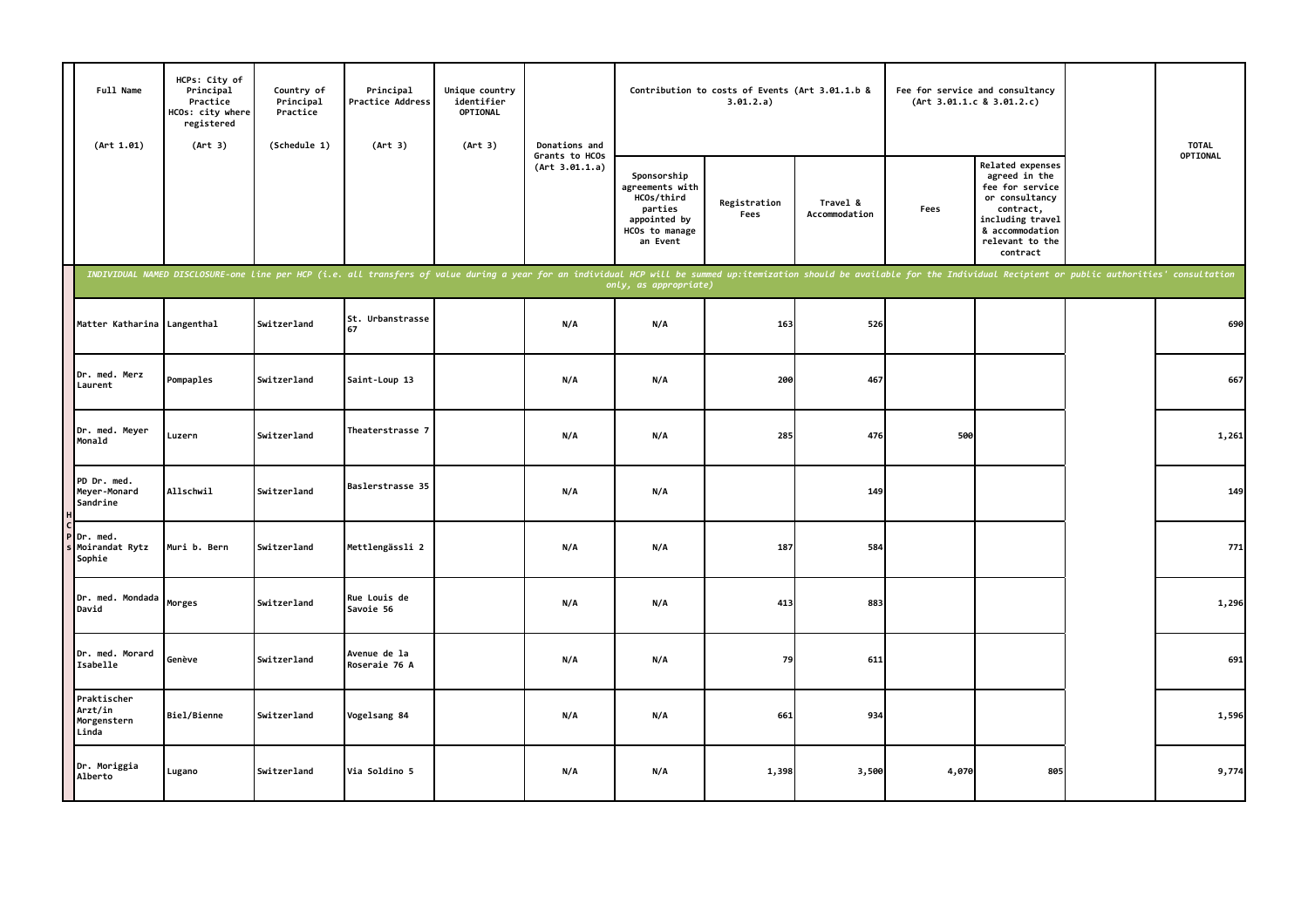| Full Name<br>(Art 1.01)                       | HCPs: City of<br>Principal<br>Practice<br>HCOs: city where<br>registered<br>(Art 3) | Country of<br>Principal<br>Practice<br>(Schedule 1) | Principal<br>Practice Address<br>(Art 3)                                                                                                                                                                                       | Unique country<br>identifier<br>OPTIONAL<br>(Art 3) | Donations and                    |                                                                                                       | Contribution to costs of Events (Art 3.01.1.b &<br>3.01.2.a) |                           | Fee for service and consultancy | (Art 3.01.1.c 8 3.01.2.c)                                                                                                                                 | <b>TOTAL</b> |
|-----------------------------------------------|-------------------------------------------------------------------------------------|-----------------------------------------------------|--------------------------------------------------------------------------------------------------------------------------------------------------------------------------------------------------------------------------------|-----------------------------------------------------|----------------------------------|-------------------------------------------------------------------------------------------------------|--------------------------------------------------------------|---------------------------|---------------------------------|-----------------------------------------------------------------------------------------------------------------------------------------------------------|--------------|
|                                               |                                                                                     |                                                     |                                                                                                                                                                                                                                |                                                     | Grants to HCOs<br>(Art 3.01.1.a) | Sponsorship<br>agreements with<br>HCOs/third<br>parties<br>appointed by<br>HCOs to manage<br>an Event | Registration<br>Fees                                         | Travel &<br>Accommodation | Fees                            | Related expenses<br>agreed in the<br>fee for service<br>or consultancy<br>contract,<br>including travel<br>& accommodation<br>relevant to the<br>contract |              |
|                                               |                                                                                     |                                                     | INDIVIDUAL NAMED DISCLOSURE-one line per HCP (i.e. all transfers of value during a year for an individual HCP will be summed up:itemization should be available for the Individual Recipient or public authorities' consultati |                                                     |                                  | only, as appropriate)                                                                                 |                                                              |                           |                                 |                                                                                                                                                           |              |
| Prof. Dr. med.<br>Negro Francesco             | Genève                                                                              | Switzerland                                         | Rue<br>Gabrielle-Perret<br>$- Genti1 4$<br>Service de<br>Gastro-entérolog<br>ie                                                                                                                                                |                                                     | N/A                              | N/A                                                                                                   |                                                              |                           | 2,416                           | 184                                                                                                                                                       | 2,600        |
| Dr. med.<br>Oertle-Meyer<br>Daniel            | Zürich                                                                              | Switzerland                                         | Dennlerstrasse<br>25                                                                                                                                                                                                           |                                                     | N/A                              | N/A                                                                                                   | 200                                                          | 300                       |                                 |                                                                                                                                                           | 500          |
| Dr. med.<br>Pedrazzini<br>Augusto             | Locarno                                                                             | Switzerland                                         | Via Vincenzo<br>Vela 11                                                                                                                                                                                                        |                                                     | N/A                              | N/A                                                                                                   | 271                                                          | 283                       |                                 |                                                                                                                                                           | 555          |
| Dr. med.<br>Portillo Vera                     | Delémont                                                                            | Switzerland                                         | Faubourg des<br>Capucins 30                                                                                                                                                                                                    |                                                     | N/A                              | N/A                                                                                                   | 294                                                          | 600                       |                                 |                                                                                                                                                           | 894          |
| Prof. Dr. med.<br>Renner Christoph            | Zürich                                                                              | Switzerland                                         | Witellikerstrass<br>e 40                                                                                                                                                                                                       |                                                     | N/A                              | N/A                                                                                                   |                                                              |                           | 500                             |                                                                                                                                                           | 500          |
| Dr. med.<br>Restellini<br>Alexandre           | Onex                                                                                | Switzerland                                         | Route de Loëx 3                                                                                                                                                                                                                |                                                     | N/A                              | N/A                                                                                                   | 413                                                          | 971                       |                                 |                                                                                                                                                           | 1,384        |
| Dr. med. Rossi<br>Davide                      | Bellinzona                                                                          | Switzerland                                         | Via Ospedale<br>Ospedale San<br>Giovanni                                                                                                                                                                                       |                                                     | N/A                              | N/A                                                                                                   |                                                              |                           | 7,298                           | 2,371                                                                                                                                                     | 9,670        |
| Dr. med.<br>Rüdiger-Stürchle Bern<br>r Marjam |                                                                                     | Switzerland                                         | Dufourstrasse 30                                                                                                                                                                                                               |                                                     | N/A                              | N/A                                                                                                   |                                                              |                           | 750                             |                                                                                                                                                           | 750          |
| Dr. med. Ruis<br>Christian                    | Thun                                                                                | Switzerland                                         | Krankenhausstras<br>se 12                                                                                                                                                                                                      |                                                     | N/A                              | N/A                                                                                                   | 285                                                          | 437                       |                                 |                                                                                                                                                           | 723          |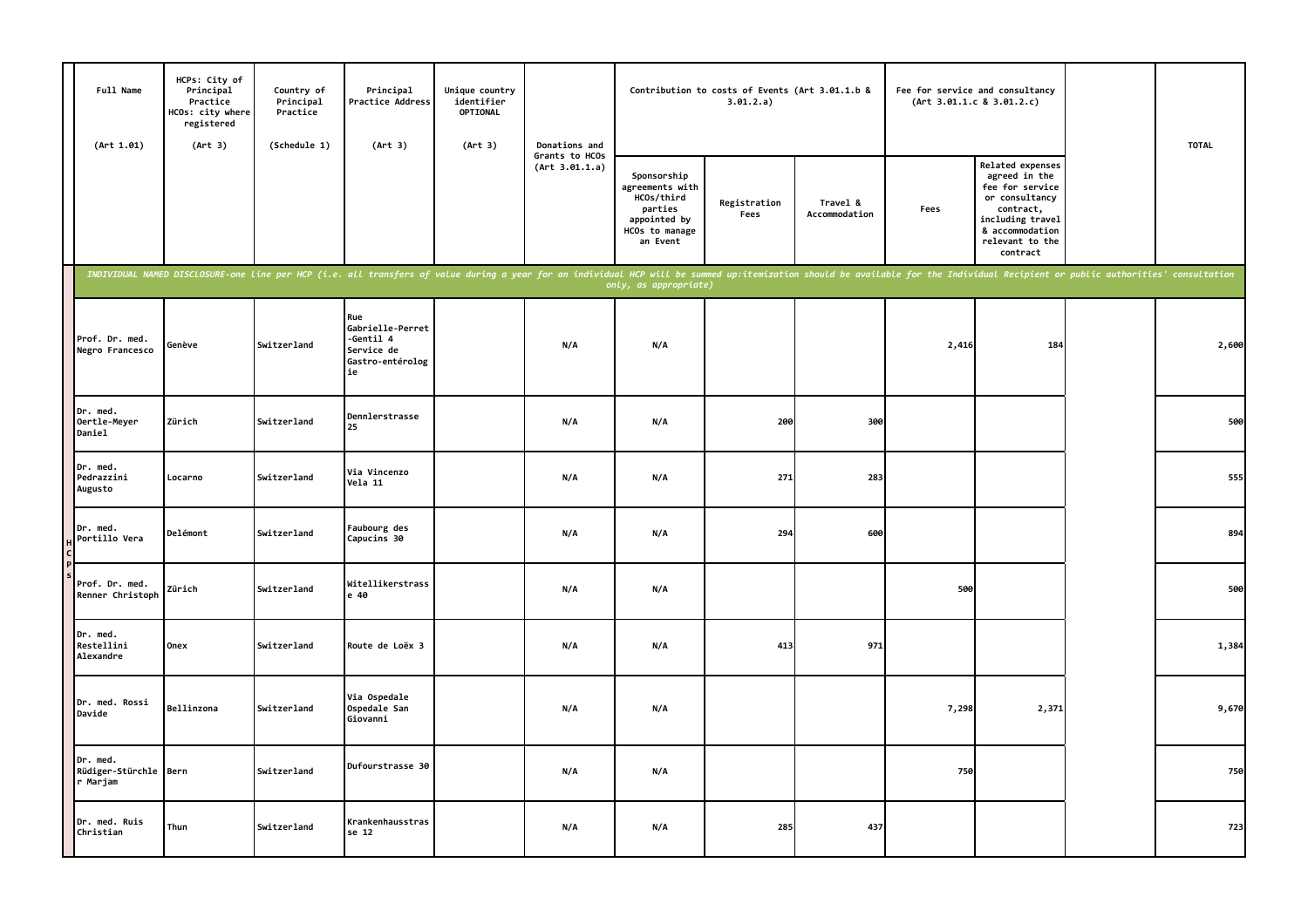| Full Name<br>(Art 1.01)                | HCPs: City of<br>Principal<br>Practice<br>HCOs: city where<br>registered<br>(Art 3) | Country of<br>Principal<br>Practice<br>(Schedule 1) | Principal<br>Practice Address<br>(Art 3)                                                                                                                                                                                       | Unique country<br>identifier<br>OPTIONAL<br>(Art 3) | Donations and                    |                                                                                                       | Contribution to costs of Events (Art 3.01.1.b &<br>3.01.2.a) |                           |      | Fee for service and consultancy<br>(Art 3.01.1.c 8 3.01.2.c)                                                                                                     | <b>TOTAL</b> |
|----------------------------------------|-------------------------------------------------------------------------------------|-----------------------------------------------------|--------------------------------------------------------------------------------------------------------------------------------------------------------------------------------------------------------------------------------|-----------------------------------------------------|----------------------------------|-------------------------------------------------------------------------------------------------------|--------------------------------------------------------------|---------------------------|------|------------------------------------------------------------------------------------------------------------------------------------------------------------------|--------------|
|                                        |                                                                                     |                                                     |                                                                                                                                                                                                                                |                                                     | Grants to HCOs<br>(Art 3.01.1.a) | Sponsorship<br>agreements with<br>HCOs/third<br>parties<br>appointed by<br>HCOs to manage<br>an Event | Registration<br>Fees                                         | Travel &<br>Accommodation | Fees | <b>Related expenses</b><br>agreed in the<br>fee for service<br>or consultancy<br>contract,<br>including travel<br>& accommodation<br>relevant to the<br>contract |              |
|                                        |                                                                                     |                                                     | INDIVIDUAL NAMED DISCLOSURE-one line per HCP (i.e. all transfers of value during a year for an individual HCP will be summed up:itemization should be available for the Individual Recipient or public authorities' consultati |                                                     |                                  | only, as appropriate)                                                                                 |                                                              |                           |      |                                                                                                                                                                  |              |
| <b>RUST MARKUS</b>                     | <b>Hinwil</b>                                                                       | Switzerland                                         | Bahnhofstrasse<br>10 Hinwil                                                                                                                                                                                                    |                                                     | N/A                              | N/A                                                                                                   |                                                              |                           | 750  |                                                                                                                                                                  | 750          |
| Dr. med. Saissi<br>Franziska           | Zürich                                                                              | Switzerland                                         | Lenggstrasse 31                                                                                                                                                                                                                |                                                     | N/A                              | N/A                                                                                                   | 187                                                          | 508                       |      |                                                                                                                                                                  | 695          |
| Dr. med. Salati<br>Emanuela            | Monthey                                                                             | Switzerland                                         | Route de Morgins<br>54                                                                                                                                                                                                         |                                                     | N/A                              | N/A                                                                                                   |                                                              | 464                       |      |                                                                                                                                                                  | 464          |
| Dr. med.<br>Sawatzki Mikael            | Rorschach                                                                           | Switzerland                                         | Heidenerstrasse<br>11                                                                                                                                                                                                          |                                                     | N/A                              | N/A                                                                                                   | 500                                                          | 1,170                     |      |                                                                                                                                                                  | 1,670        |
| H Dr. med.<br>C Scheidegger<br>Claude  | <b>Basel</b>                                                                        | Switzerland                                         | Birsigstrasse 10                                                                                                                                                                                                               |                                                     | N/A                              | N/A                                                                                                   |                                                              | 167                       |      |                                                                                                                                                                  | 168          |
| Dr. med. Segna<br>Daniel               | Uster                                                                               | Switzerland                                         | Brunnenstrasse<br>42                                                                                                                                                                                                           |                                                     | N/A                              | N/A                                                                                                   | 321                                                          | 526                       |      |                                                                                                                                                                  | 848          |
| Praktischer<br>Arzt/in Sinha<br>Chanel | Zürich                                                                              | Switzerland                                         | Anwandstrasse 2                                                                                                                                                                                                                |                                                     | N/A                              | N/A                                                                                                   | 363                                                          | 700                       |      |                                                                                                                                                                  | 1,063        |
| Prof. Dr. med.<br>Spahr Laurent        | Genève                                                                              | Switzerland                                         | Rue<br>Gabrielle-Perret<br>-Gentil 4<br>Service de<br>Gastro-entérolog<br>ie                                                                                                                                                   |                                                     | N/A                              | N/A                                                                                                   | 413                                                          | 1,693                     |      |                                                                                                                                                                  | 2,106        |
| Dr. med. Spataro<br>Vito               | Bellinzona                                                                          | Switzerland                                         | Viale Stazione<br>23                                                                                                                                                                                                           |                                                     | N/A                              | N/A                                                                                                   | 271                                                          | 425                       |      |                                                                                                                                                                  | 697          |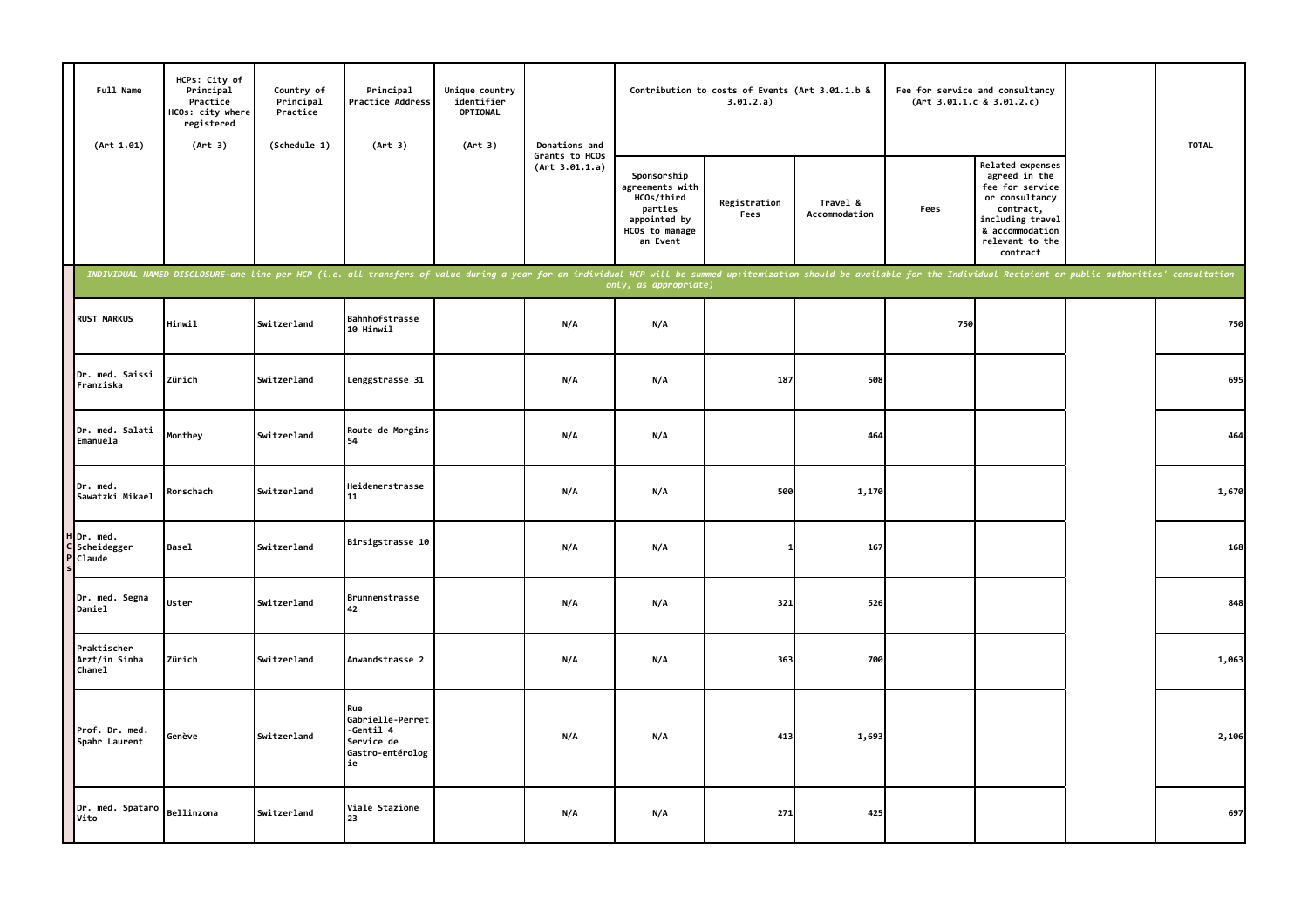| Full Name<br>(Art 1.01)           | HCPs: City of<br>Principal<br>Practice<br>HCOs: city where<br>registered<br>(Art 3) | Country of<br>Principal<br>Practice<br>(Schedule 1) | Principal<br>Practice Address<br>(Art 3)                                                                                                                                                                                       | Unique country<br>identifier<br>OPTIONAL<br>(Art 3) | Donations and                    |                                                                                                       | Contribution to costs of Events (Art 3.01.1.b &<br>3.01.2.a) |                           |      | Fee for service and consultancy<br>(Art 3.01.1.c 8 3.01.2.c)                                                                                                     | <b>TOTAL</b> |
|-----------------------------------|-------------------------------------------------------------------------------------|-----------------------------------------------------|--------------------------------------------------------------------------------------------------------------------------------------------------------------------------------------------------------------------------------|-----------------------------------------------------|----------------------------------|-------------------------------------------------------------------------------------------------------|--------------------------------------------------------------|---------------------------|------|------------------------------------------------------------------------------------------------------------------------------------------------------------------|--------------|
|                                   |                                                                                     |                                                     |                                                                                                                                                                                                                                |                                                     | Grants to HCOs<br>(Art 3.01.1.a) | Sponsorship<br>agreements with<br>HCOs/third<br>parties<br>appointed by<br>HCOs to manage<br>an Event | Registration<br>Fees                                         | Travel &<br>Accommodation | Fees | <b>Related expenses</b><br>agreed in the<br>fee for service<br>or consultancy<br>contract,<br>including travel<br>& accommodation<br>relevant to the<br>contract |              |
|                                   |                                                                                     |                                                     | INDIVIDUAL NAMED DISCLOSURE-one line per HCP (i.e. all transfers of value during a year for an individual HCP will be summed up:itemization should be available for the Individual Recipient or public authorities' consultati |                                                     |                                  | only, as appropriate)                                                                                 |                                                              |                           |      |                                                                                                                                                                  |              |
| Dr. med.<br>Sponagel Lucas        | <b>Basel</b>                                                                        | Switzerland                                         | Grenzacherstrass<br>e 62                                                                                                                                                                                                       |                                                     | N/A                              | N/A                                                                                                   | 204                                                          | 150                       |      |                                                                                                                                                                  | 354          |
| Dr. med.<br>Starobinski<br>Michel | Onex                                                                                | Switzerland                                         | Route de Chancy<br>98                                                                                                                                                                                                          |                                                     | N/A                              | N/A                                                                                                   | 288                                                          | 933                       |      |                                                                                                                                                                  | 1,222        |
| PD Dr. med.<br>Stickel Felix      | Bern                                                                                | Switzerland                                         | Schänzlihalde 11                                                                                                                                                                                                               |                                                     | N/A                              | N/A                                                                                                   | 485                                                          | 939                       |      |                                                                                                                                                                  | 1,424        |
| Suter Caroline                    | Zürich                                                                              | Switzerland                                         | Stauffacherstras<br>se 101                                                                                                                                                                                                     |                                                     | N/A                              | N/A                                                                                                   | 563                                                          | 1,534                     |      |                                                                                                                                                                  | 2,053        |
| C Dr. med. Suter<br>Walter        | Schwyz                                                                              | Switzerland                                         | Zeughausstrasse<br>10                                                                                                                                                                                                          |                                                     | N/A                              | N/A                                                                                                   | 285                                                          | 422                       |      |                                                                                                                                                                  | 707          |
| Dr. med.<br>Thierfelder<br>Clara  | Basel                                                                               | Switzerland                                         | Hammerstrasse<br>123                                                                                                                                                                                                           |                                                     | N/A                              | N/A                                                                                                   | 187                                                          | 1,215                     |      |                                                                                                                                                                  | 1,402        |
| Joël                              | Dr. med. Thorens Yverdon-les-Bain                                                   | Switzerland                                         | Rue d'Orbe 27                                                                                                                                                                                                                  |                                                     | N/A                              | N/A                                                                                                   | 413                                                          | 1,027                     |      |                                                                                                                                                                  | 1,440        |
| Dr. med. Tissot<br>Frédéric       | Lausanne                                                                            | Switzerland                                         | Chemin Porchat<br>24                                                                                                                                                                                                           |                                                     | N/A                              | N/A                                                                                                   | 449                                                          | 1,029                     |      |                                                                                                                                                                  | 1,479        |
| Dr. med. Tsopra<br>01ga           | Genève                                                                              | Switzerland                                         | Rue<br>Gabrielle-Perret<br>-Gentil 4<br>Service<br>d'hématologie                                                                                                                                                               |                                                     | N/A                              | N/A                                                                                                   |                                                              | 806                       |      |                                                                                                                                                                  | 806          |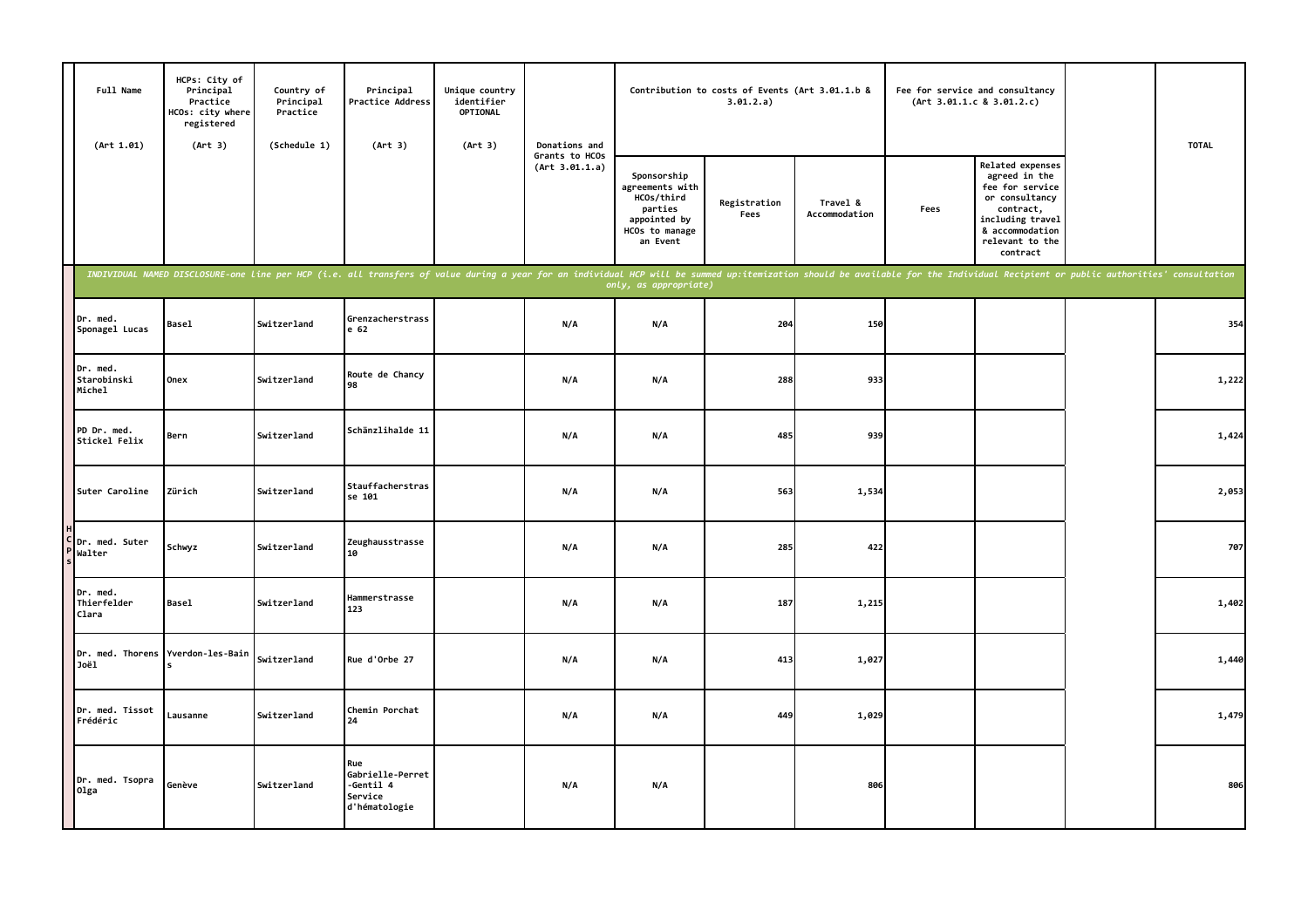| Full Name<br>(Art 1.01)                        | HCPs: City of<br>Principal<br>Practice<br>HCOs: city where<br>registered<br>(Art 3) | Country of<br>Principal<br>Practice<br>(Schedule 1) | Principal<br>Practice Address<br>(Art 3)                                                                                                                                                                                       | Unique country<br>identifier<br>OPTIONAL<br>(Art 3) | Donations and                    |                                                                                                       | Contribution to costs of Events (Art 3.01.1.b &<br>3.01.2.a) |                           |       | Fee for service and consultancy<br>(Art 3.01.1.c 8 3.01.2.c)                                                                                                     | <b>TOTAL</b> |
|------------------------------------------------|-------------------------------------------------------------------------------------|-----------------------------------------------------|--------------------------------------------------------------------------------------------------------------------------------------------------------------------------------------------------------------------------------|-----------------------------------------------------|----------------------------------|-------------------------------------------------------------------------------------------------------|--------------------------------------------------------------|---------------------------|-------|------------------------------------------------------------------------------------------------------------------------------------------------------------------|--------------|
|                                                |                                                                                     |                                                     |                                                                                                                                                                                                                                |                                                     | Grants to HCOs<br>(Art 3.01.1.a) | Sponsorship<br>agreements with<br>HCOs/third<br>parties<br>appointed by<br>HCOs to manage<br>an Event | Registration<br>Fees                                         | Travel &<br>Accommodation | Fees  | <b>Related expenses</b><br>agreed in the<br>fee for service<br>or consultancy<br>contract,<br>including travel<br>& accommodation<br>relevant to the<br>contract | OPTIONAL     |
|                                                |                                                                                     |                                                     | INDIVIDUAL NAMED DISCLOSURE-one line per HCP (i.e. all transfers of value during a year for an individual HCP will be summed up:itemization should be available for the Individual Recipient or public authorities' consultati |                                                     |                                  | only, as appropriate)                                                                                 |                                                              |                           |       |                                                                                                                                                                  |              |
| Tuccio Lydie                                   | Genève                                                                              | Switzerland                                         | Rue<br>Gabrielle-Perret<br>-Gentil 4                                                                                                                                                                                           |                                                     | N/A                              | N/A                                                                                                   |                                                              | 205                       |       |                                                                                                                                                                  | 205          |
| Prof. Dr. med.<br>Van Delden<br>Christian      | Genève                                                                              | Switzerland                                         | Rue<br>Gabrielle-Perret<br>-Gentil 4                                                                                                                                                                                           |                                                     | N/A                              | N/A                                                                                                   |                                                              |                           | 1,500 | 101                                                                                                                                                              | 1,601        |
| Dr. med.<br>Viehweger Martin                   | Zürich                                                                              | Switzerland                                         | Konradstrasse 1                                                                                                                                                                                                                |                                                     | N/A                              | N/A                                                                                                   | 403                                                          | 254                       |       |                                                                                                                                                                  | 657          |
| Vincent-Suter<br>Sonja                         | Genève                                                                              | Switzerland                                         | Rue<br>Gabrielle-Perret<br>-Gentil 4                                                                                                                                                                                           |                                                     | N/A                              | N/A                                                                                                   |                                                              | 148                       |       |                                                                                                                                                                  | 148          |
| Praktischer<br>Arzt/in Vora<br>Samir           | Les Avanchets                                                                       | Switzerland                                         | Rue du Grand-Bay<br>15                                                                                                                                                                                                         |                                                     | N/A                              | N/A                                                                                                   | 511                                                          | 3,341                     |       |                                                                                                                                                                  | 3,852        |
| Praktischer<br>Arzt/in Watson<br>Matthew Scott | Zürich                                                                              | Switzerland                                         | Badenerstrasse<br>177                                                                                                                                                                                                          |                                                     | N/A                              | N/A                                                                                                   | 187                                                          | 576                       |       |                                                                                                                                                                  | 763          |
| Dr. med. Wehr<br>Klaus                         | Zürich                                                                              | Switzerland                                         | Lavaterstrasse<br>40                                                                                                                                                                                                           |                                                     | N/A                              | N/A                                                                                                   |                                                              | 369                       | 2,250 |                                                                                                                                                                  | 2,619        |
| Praktischer<br>Arzt/in Wiggli<br>Benedikt      | <b>Baden</b>                                                                        | Switzerland                                         | Im Ergel 1                                                                                                                                                                                                                     |                                                     | N/A                              | N/A                                                                                                   | 532                                                          | 707                       |       |                                                                                                                                                                  | 1,239        |
| Zwahlen Barbara                                | Bern                                                                                | Switzerland                                         | Schwarztorstrass<br>e 9                                                                                                                                                                                                        |                                                     | N/A                              | N/A                                                                                                   | 245                                                          | 874                       |       |                                                                                                                                                                  | 1,119        |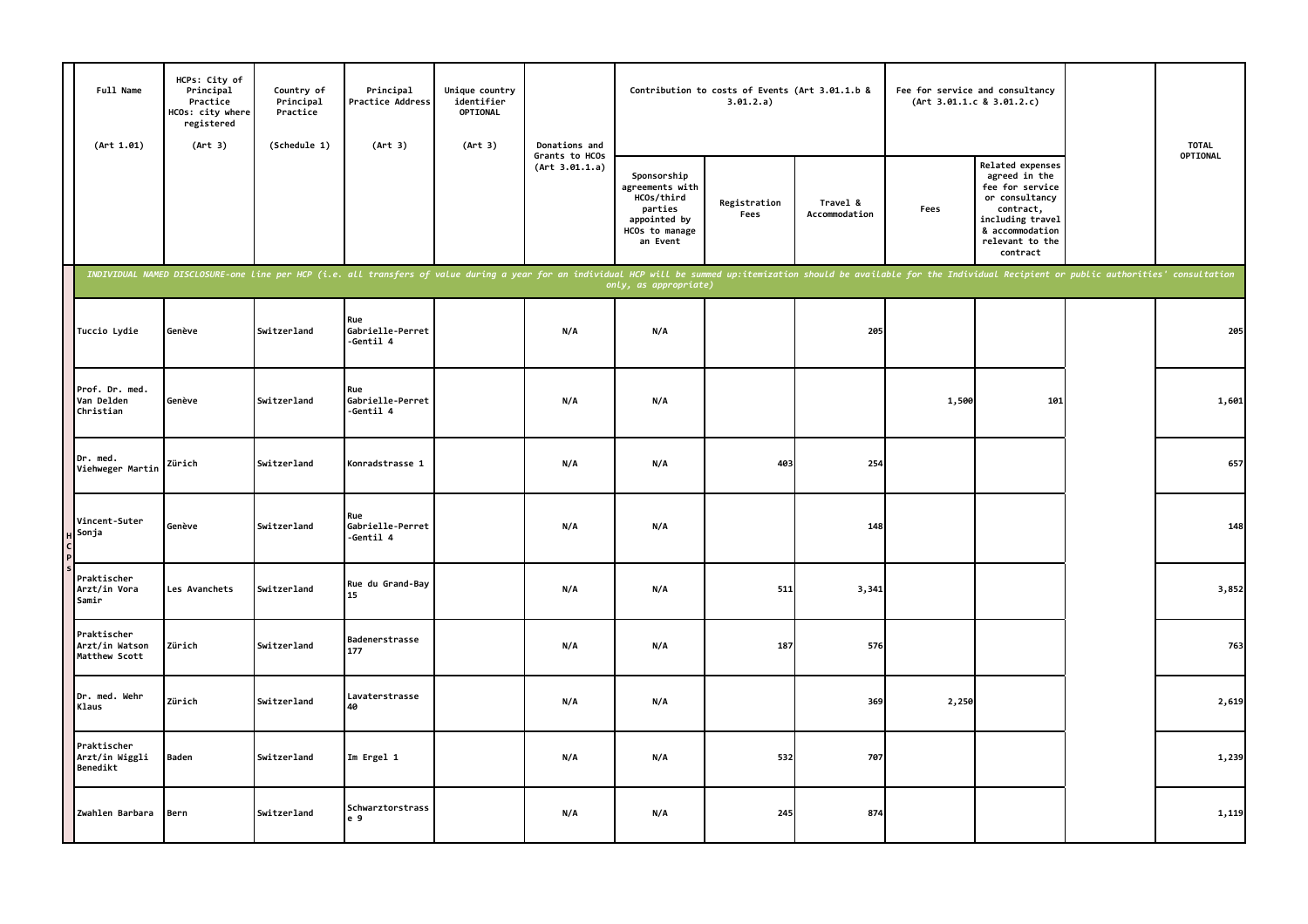| Full Name<br>(Art 1.01) | HCPs: City of<br>Principal<br>Practice<br>HCOs: city where<br>registered<br>(Art 3)                                                          | Country of<br>Principal<br>Practice<br>(Schedule 1) | Principal<br><b>Practice Address</b><br>(Art 3)                                                                                                                                                                                | Unique country<br>identifier<br>OPTIONAL<br>(Art 3) | Donations and                    |                                                                                                          | Contribution to costs of Events (Art 3.01.1.b &<br>3.01.2.a) |                           |      | Fee for service and consultancy<br>(Art 3.01.1.c 8 3.01.2.c)                                                                                              | <b>TOTAL</b> |
|-------------------------|----------------------------------------------------------------------------------------------------------------------------------------------|-----------------------------------------------------|--------------------------------------------------------------------------------------------------------------------------------------------------------------------------------------------------------------------------------|-----------------------------------------------------|----------------------------------|----------------------------------------------------------------------------------------------------------|--------------------------------------------------------------|---------------------------|------|-----------------------------------------------------------------------------------------------------------------------------------------------------------|--------------|
|                         |                                                                                                                                              |                                                     |                                                                                                                                                                                                                                |                                                     | Grants to HCOs<br>(Art 3.01.1.a) | Sponsorship<br>agreements with<br>HCOs/third<br>parties<br>appointed by<br>HCOs to manage<br>an Event    | Registration<br>Fees                                         | Travel &<br>Accommodation | Fees | Related expenses<br>agreed in the<br>fee for service<br>or consultancy<br>contract,<br>including travel<br>& accommodation<br>relevant to the<br>contract | OPTIONAL     |
|                         |                                                                                                                                              |                                                     | INDIVIDUAL NAMED DISCLOSURE-one line per HCP (i.e. all transfers of value during a year for an individual HCP will be summed up:itemization should be available for the Individual Recipient or public authorities' consultati |                                                     |                                  | only, as appropriate)                                                                                    |                                                              |                           |      |                                                                                                                                                           |              |
|                         |                                                                                                                                              |                                                     |                                                                                                                                                                                                                                |                                                     |                                  | OTHER, NOT INCLUDED ABOVE-where information cannot be disclosed on an individual basis for legal reasons |                                                              |                           |      |                                                                                                                                                           |              |
|                         |                                                                                                                                              |                                                     |                                                                                                                                                                                                                                |                                                     | N/A                              | N/A                                                                                                      |                                                              |                           |      |                                                                                                                                                           |              |
|                         | Aggregate amount attributable to transfers of value to such Recipients - Art 3.02<br>Number of Recipients in aggregate disclosure - Art 3.02 |                                                     |                                                                                                                                                                                                                                |                                                     | N/A                              | N/A                                                                                                      |                                                              |                           |      |                                                                                                                                                           |              |
|                         | of Recipients disclosed - Art 3.02                                                                                                           |                                                     | % of the number of Recipients included in the aggregate disclosure in the total number                                                                                                                                         |                                                     | N/A                              | N/A                                                                                                      |                                                              |                           |      |                                                                                                                                                           | N/A          |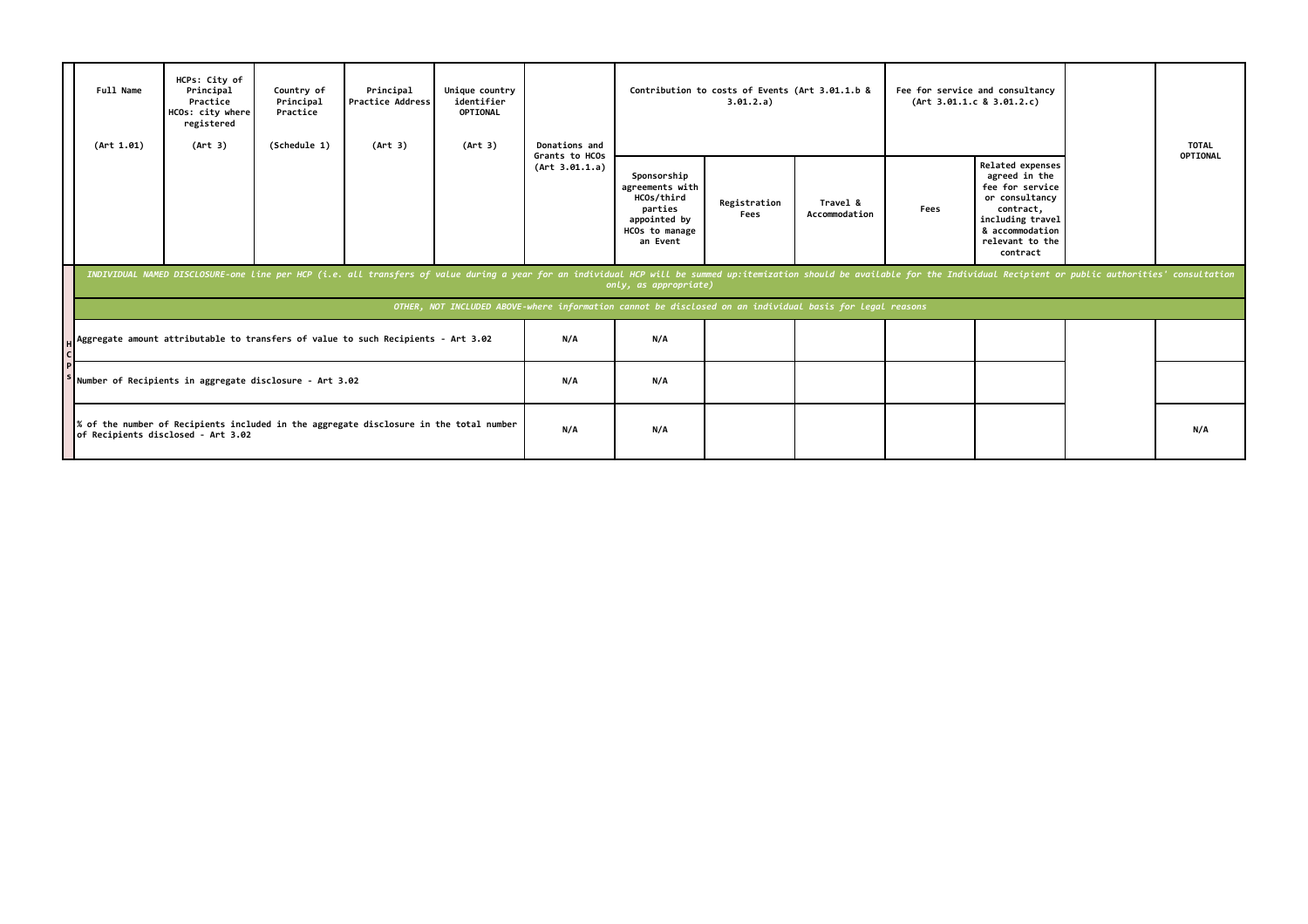| Full Name<br>(Art 1.01)                | HCPs: City of<br>Principal<br>Practice<br>HCOs: city where<br>registered<br>(Art 3) | Country of<br>Principal<br>Practice<br>(Schedule 1) | Principal<br>Practice Address<br>(Art 3)                                                                                                                                                                                       | Unique country<br>identifier<br>OPTIONAL<br>(Art 3) | Donations and                    |                                                                                                       | Contribution to costs of Events (Art 3.01.1.b &<br>3.01.2.a) |                           |       | Fee for service and consultancy<br>(Art 3.01.1.c 8 3.01.2.c)                                                                                              | <b>TOTAL</b> |
|----------------------------------------|-------------------------------------------------------------------------------------|-----------------------------------------------------|--------------------------------------------------------------------------------------------------------------------------------------------------------------------------------------------------------------------------------|-----------------------------------------------------|----------------------------------|-------------------------------------------------------------------------------------------------------|--------------------------------------------------------------|---------------------------|-------|-----------------------------------------------------------------------------------------------------------------------------------------------------------|--------------|
|                                        |                                                                                     |                                                     |                                                                                                                                                                                                                                |                                                     | Grants to HCOs<br>(Art 3.01.1.a) | Sponsorship<br>agreements with<br>HCOs/third<br>parties<br>appointed by<br>HCOs to manage<br>an Event | Registration<br>Fees                                         | Travel &<br>Accommodation | Fees  | Related expenses<br>agreed in the<br>fee for service<br>or consultancy<br>contract,<br>including travel<br>& accommodation<br>relevant to the<br>contract |              |
|                                        |                                                                                     |                                                     | INDIVIDUAL NAMED DISCLOSURE-one line per HCO (i.e. all transfers of value during a year for an individual HCO will be summed up:itemization should be available for the Individual Recipient or public authorities' consultati |                                                     |                                  | only, as appropriate)                                                                                 |                                                              |                           |       |                                                                                                                                                           |              |
| Arud Zentrum für<br>Suchtmedizin       | Zürich                                                                              | Switzerland                                         | Schützengasse 31                                                                                                                                                                                                               |                                                     |                                  | 4,000                                                                                                 | 1,849                                                        | 13,478                    |       |                                                                                                                                                           | 19,327       |
| Ärzteverein<br>Thalwil                 | Thalwil                                                                             | Switzerland                                         | Rudishaldenstras<br>se 1                                                                                                                                                                                                       |                                                     |                                  | 1,000                                                                                                 |                                                              |                           |       |                                                                                                                                                           | 1,000        |
| Cabinet Dr<br>Laurencet                | Carouge GE                                                                          | Switzerland                                         | Rue<br>Jacques-Grosseli<br>n 25                                                                                                                                                                                                |                                                     |                                  |                                                                                                       |                                                              | 392                       |       |                                                                                                                                                           | 392          |
| Cabinet Dr.<br>Castro Erika            | Lausanne                                                                            | Switzerland                                         | Place<br>Benjamin-Constan<br>t <sub>2</sub>                                                                                                                                                                                    |                                                     |                                  |                                                                                                       | 1,128                                                        | 2,242                     |       |                                                                                                                                                           | 3,370        |
| Centre de<br>Chimiothérapie<br>CCAC SA | Lausanne                                                                            | Switzerland                                         | Avenue D'Ouchy<br>35                                                                                                                                                                                                           |                                                     |                                  | 300                                                                                                   |                                                              |                           |       |                                                                                                                                                           | 300          |
| Checkpoint<br>Zürich                   | Zürich                                                                              | Switzerland                                         | Konradstrasse 1                                                                                                                                                                                                                |                                                     |                                  |                                                                                                       | 187                                                          | 449                       |       |                                                                                                                                                           | 636          |
| Chorel SA                              | Lugano                                                                              | Switzerland                                         | Via Coremmo 1                                                                                                                                                                                                                  |                                                     |                                  | 10,000                                                                                                |                                                              |                           |       |                                                                                                                                                           | 10,000       |
| <b>CHUV</b>                            | Lausanne                                                                            | Switzerland                                         | Rue Du Bugnon 21                                                                                                                                                                                                               |                                                     | 34,300                           | 29,923                                                                                                | 6,080                                                        | 19,602                    | 9,697 | 1,872                                                                                                                                                     | 101,475      |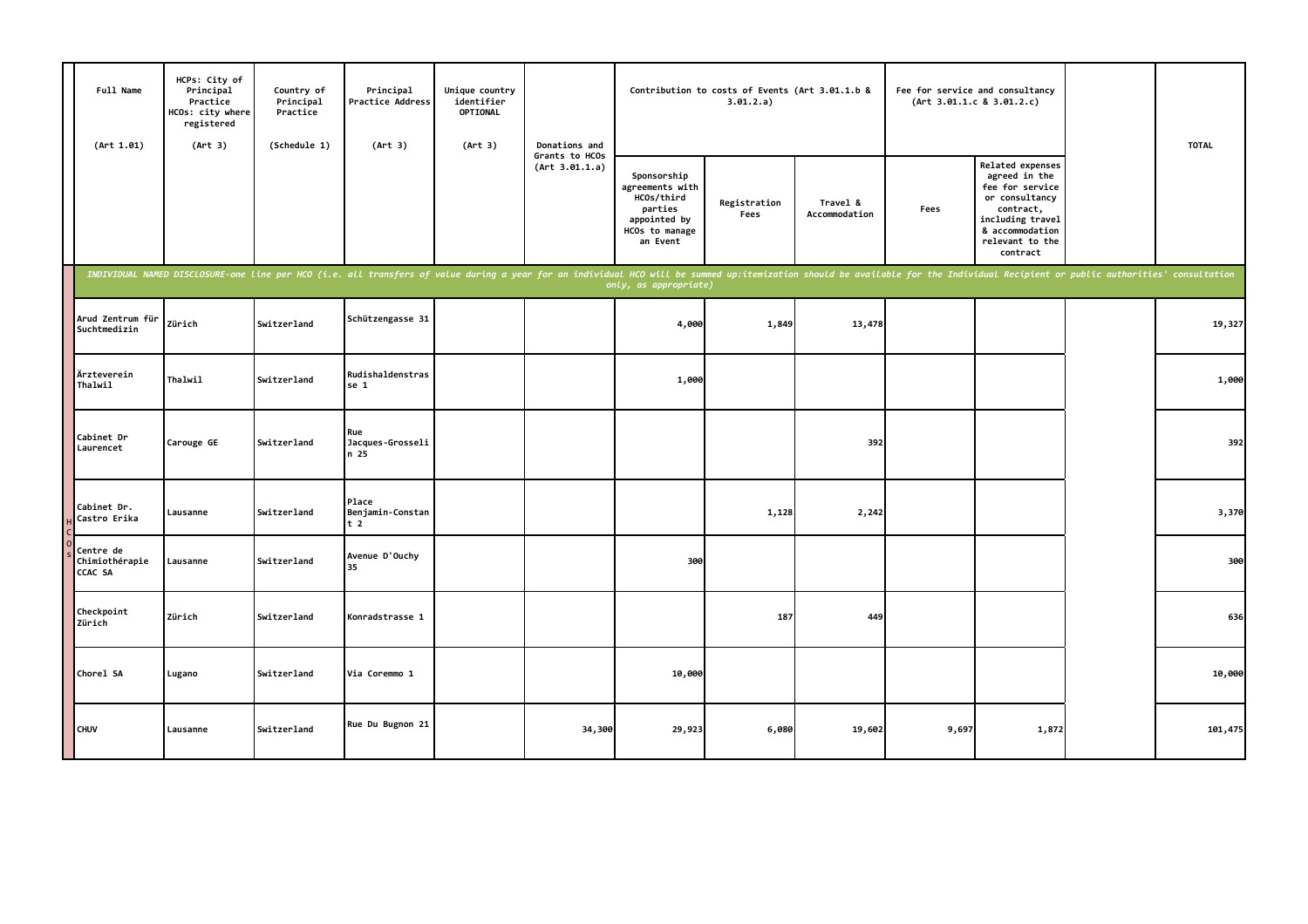| Full Name<br>(Art 1.01)             | HCPs: City of<br>Principal<br>Practice<br>HCOs: city where<br>registered<br>(Art 3) | Country of<br>Principal<br>Practice<br>(Schedule 1) | Principal<br>Practice Address<br>(Art 3)                                                                                                                                                                                       | Unique country<br>identifier<br>OPTIONAL<br>(Art 3) | Donations and                    |                                                                                                       | Contribution to costs of Events (Art 3.01.1.b &<br>3.01.2.a) |                           | Fee for service and consultancy | (Art 3.01.1.c 8 3.01.2.c)                                                                                                                                 | <b>TOTAL</b> |
|-------------------------------------|-------------------------------------------------------------------------------------|-----------------------------------------------------|--------------------------------------------------------------------------------------------------------------------------------------------------------------------------------------------------------------------------------|-----------------------------------------------------|----------------------------------|-------------------------------------------------------------------------------------------------------|--------------------------------------------------------------|---------------------------|---------------------------------|-----------------------------------------------------------------------------------------------------------------------------------------------------------|--------------|
|                                     |                                                                                     |                                                     |                                                                                                                                                                                                                                |                                                     | Grants to HCOs<br>(Art 3.01.1.a) | Sponsorship<br>agreements with<br>HCOs/third<br>parties<br>appointed by<br>HCOs to manage<br>an Event | Registration<br>Fees                                         | Travel &<br>Accommodation | Fees                            | Related expenses<br>agreed in the<br>fee for service<br>or consultancy<br>contract,<br>including travel<br>& accommodation<br>relevant to the<br>contract | OPTIONAL     |
|                                     |                                                                                     |                                                     | INDIVIDUAL NAMED DISCLOSURE-one line per HCO (i.e. all transfers of value during a year for an individual HCO will be summed up:itemization should be available for the Individual Recipient or public authorities' consultati |                                                     |                                  | only, as appropriate)                                                                                 |                                                              |                           |                                 |                                                                                                                                                           |              |
| Clinique de<br>Valère               | Sion                                                                                | Switzerland                                         | Rue de<br>Pré-Fleuri 16                                                                                                                                                                                                        |                                                     |                                  | 2,000                                                                                                 |                                                              |                           |                                 |                                                                                                                                                           | 2,000        |
| EASL                                | Genève                                                                              | Switzerland                                         | Rue Daubin 7                                                                                                                                                                                                                   |                                                     |                                  | 831,636                                                                                               |                                                              |                           |                                 |                                                                                                                                                           | 831,636      |
| Ente Ospedaliero<br>Cantonale (EOC) | Bellinzona                                                                          | Switzerland                                         | Viale Officina 3                                                                                                                                                                                                               |                                                     |                                  | 5,000                                                                                                 | 500                                                          | 3,500                     | 2,937                           |                                                                                                                                                           | 11,937       |
| <b>ESCMID</b>                       | <b>Basel</b>                                                                        | Switzerland                                         | Postfach 214                                                                                                                                                                                                                   |                                                     |                                  | 106,221                                                                                               |                                                              |                           |                                 |                                                                                                                                                           | 106,221      |
| FAMMID                              | Lausanne                                                                            | Switzerland                                         | Pont Charles<br>Bessières 3 c/o<br>Fiduciaire<br>Maillard S.A.                                                                                                                                                                 |                                                     |                                  | 10,770                                                                                                |                                                              |                           |                                 |                                                                                                                                                           | 10,770       |
| Fondation du<br>CCAC                | Lausanne                                                                            | Switzerland                                         | Avenue<br>Alexandre-Vinet<br>19B                                                                                                                                                                                               |                                                     |                                  | 1,000                                                                                                 |                                                              |                           |                                 |                                                                                                                                                           | 1,000        |
| Fondazione<br>Epatocentro<br>Ticino | Lugano                                                                              | Switzerland                                         | Via Soldino 5                                                                                                                                                                                                                  |                                                     |                                  | 36,417                                                                                                |                                                              |                           |                                 |                                                                                                                                                           | 36,417       |
| GastroPraxis<br>Enge                | Zürich                                                                              | Switzerland                                         | Lavaterstrasse<br>40                                                                                                                                                                                                           |                                                     |                                  | 1,500                                                                                                 |                                                              |                           |                                 |                                                                                                                                                           | 1,500        |
| GastroZentrum<br>Hirslanden         | Zürich                                                                              | Switzerland                                         | Witellikerstrass<br>e 40                                                                                                                                                                                                       |                                                     |                                  | 2,000                                                                                                 |                                                              |                           |                                 |                                                                                                                                                           | 2,000        |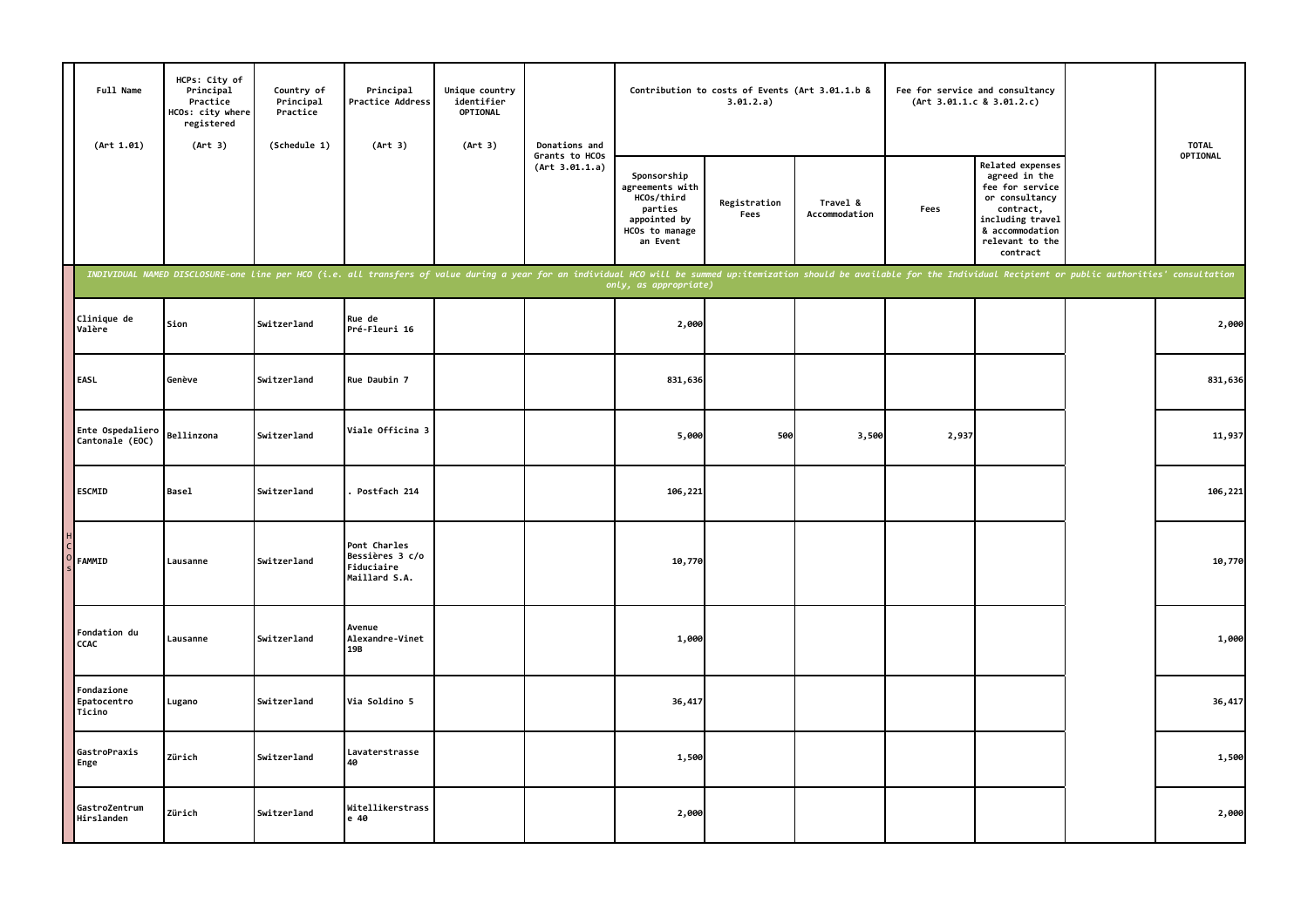| Full Name<br>(Art 1.01)              | HCPs: City of<br>Principal<br>Practice<br>HCOs: city where<br>registered<br>(Art 3) | Country of<br>Principal<br>Practice<br>(Schedule 1) | Principal<br>Practice Address<br>(Art 3)                                                                                                                                                                                       | Unique country<br>identifier<br>OPTIONAL<br>(Art 3) | Donations and                    |                                                                                                       | Contribution to costs of Events (Art 3.01.1.b &<br>3.01.2.a) |                           |       | Fee for service and consultancy<br>(Art 3.01.1.c 8 3.01.2.c)                                                                                              | <b>TOTAL</b> |
|--------------------------------------|-------------------------------------------------------------------------------------|-----------------------------------------------------|--------------------------------------------------------------------------------------------------------------------------------------------------------------------------------------------------------------------------------|-----------------------------------------------------|----------------------------------|-------------------------------------------------------------------------------------------------------|--------------------------------------------------------------|---------------------------|-------|-----------------------------------------------------------------------------------------------------------------------------------------------------------|--------------|
|                                      |                                                                                     |                                                     |                                                                                                                                                                                                                                |                                                     | Grants to HCOs<br>(Art 3.01.1.a) | Sponsorship<br>agreements with<br>HCOs/third<br>parties<br>appointed by<br>HCOs to manage<br>an Event | Registration<br>Fees                                         | Travel &<br>Accommodation | Fees  | Related expenses<br>agreed in the<br>fee for service<br>or consultancy<br>contract,<br>including travel<br>& accommodation<br>relevant to the<br>contract | OPTIONAL     |
|                                      |                                                                                     |                                                     | INDIVIDUAL NAMED DISCLOSURE-one line per HCO (i.e. all transfers of value during a year for an individual HCO will be summed up:itemization should be available for the Individual Recipient or public authorities' consultati |                                                     |                                  | only, as appropriate)                                                                                 |                                                              |                           |       |                                                                                                                                                           |              |
| GIOTI                                | Breganzona                                                                          | Switzerland                                         | Via Carà 11                                                                                                                                                                                                                    |                                                     |                                  | 300                                                                                                   |                                                              |                           |       |                                                                                                                                                           | 300          |
| Hämatologische<br>Praxis             | <b>Allschwil</b>                                                                    | Switzerland                                         | Baslerstrasse 35                                                                                                                                                                                                               |                                                     |                                  |                                                                                                       |                                                              | 464                       |       |                                                                                                                                                           | 464          |
| Hirslanden<br>Klinik Beau-Site       | Bern                                                                                | Switzerland                                         | Schänzlihalde 11                                                                                                                                                                                                               |                                                     |                                  | 6,462                                                                                                 |                                                              |                           | 362   |                                                                                                                                                           | 6,824        |
| Hôpital du<br>Valais                 | Sion                                                                                | Switzerland                                         | Avenue<br>Grand-Champsec<br>80                                                                                                                                                                                                 |                                                     |                                  |                                                                                                       | 2,005                                                        | 6,063                     |       | $-343$                                                                                                                                                    | 7,724        |
| Hôpital<br>neuchâtelois<br>Pourtalès | Neuchâtel                                                                           | Switzerland                                         | Rue de la<br>Maladière 45                                                                                                                                                                                                      |                                                     |                                  | 7,022                                                                                                 | 833                                                          | 964                       |       |                                                                                                                                                           | 8,819        |
| Hôpital Riviera<br>Chablais VD-VS    | Monthey                                                                             | Switzerland                                         | Route de Morgins<br>54                                                                                                                                                                                                         |                                                     |                                  |                                                                                                       |                                                              | 244                       |       |                                                                                                                                                           | 244          |
| Hôpitaux<br>Universitaires<br>Genève | Genève                                                                              | Switzerland                                         | Rue<br>Gabrielle-Perret<br>-Gentil 4                                                                                                                                                                                           |                                                     | 29,852                           | 65,957                                                                                                | 62                                                           | 975                       | 1,742 |                                                                                                                                                           | 98,589       |
| IELSG Unità<br>Linfomi               | Bellinzona                                                                          | Switzerland                                         | Via Ospedale                                                                                                                                                                                                                   |                                                     | 4,000                            |                                                                                                       |                                                              |                           |       |                                                                                                                                                           | 4,000        |
| Ingrado STCA                         | Lugano                                                                              | Switzerland                                         | Via Trevano 6                                                                                                                                                                                                                  |                                                     | 80,000                           |                                                                                                       |                                                              |                           |       |                                                                                                                                                           | 80,000       |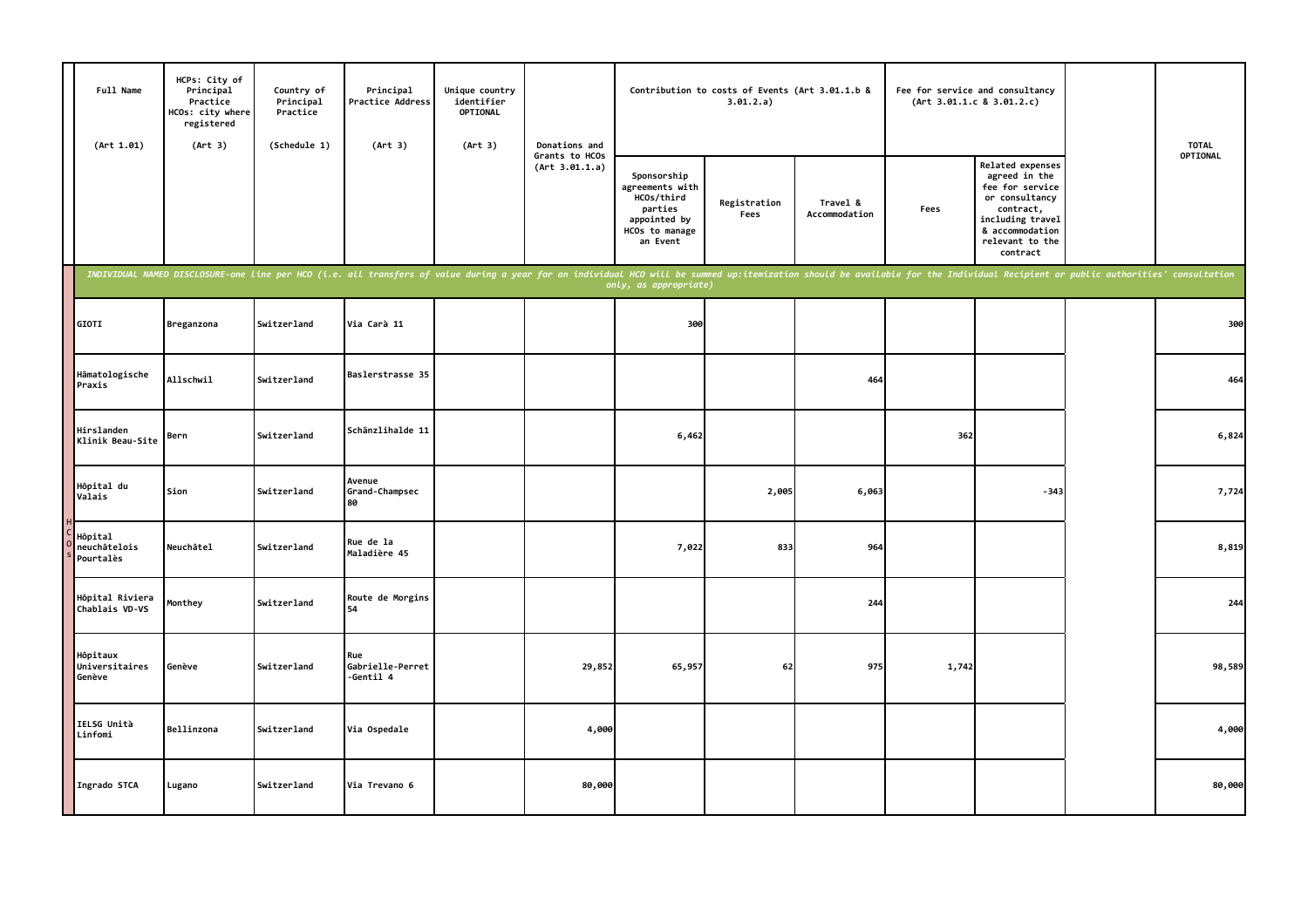| Full Name<br>(Art 1.01)                | HCPs: City of<br>Principal<br>Practice<br>HCOs: city where<br>registered<br>(Art 3) | Country of<br>Principal<br>Practice<br>(Schedule 1) | Principal<br>Practice Address<br>(Art 3)                                                                                                                                                                                       | Unique country<br>identifier<br>OPTIONAL<br>(Art 3) | Donations and                    |                                                                                                       | Contribution to costs of Events (Art 3.01.1.b &<br>3.01.2.a) |                           |        | Fee for service and consultancy<br>(Art 3.01.1.c 8 3.01.2.c)                                                                                                     | <b>TOTAL</b> |
|----------------------------------------|-------------------------------------------------------------------------------------|-----------------------------------------------------|--------------------------------------------------------------------------------------------------------------------------------------------------------------------------------------------------------------------------------|-----------------------------------------------------|----------------------------------|-------------------------------------------------------------------------------------------------------|--------------------------------------------------------------|---------------------------|--------|------------------------------------------------------------------------------------------------------------------------------------------------------------------|--------------|
|                                        |                                                                                     |                                                     |                                                                                                                                                                                                                                |                                                     | Grants to HCOs<br>(Art 3.01.1.a) | Sponsorship<br>agreements with<br>HCOs/third<br>parties<br>appointed by<br>HCOs to manage<br>an Event | Registration<br>Fees                                         | Travel &<br>Accommodation | Fees   | <b>Related expenses</b><br>agreed in the<br>fee for service<br>or consultancy<br>contract,<br>including travel<br>& accommodation<br>relevant to the<br>contract |              |
|                                        |                                                                                     |                                                     | INDIVIDUAL NAMED DISCLOSURE-one line per HCO (i.e. all transfers of value during a year for an individual HCO will be summed up:itemization should be available for the Individual Recipient or public authorities' consultati |                                                     |                                  | only, as appropriate)                                                                                 |                                                              |                           |        |                                                                                                                                                                  |              |
| Inselspital Bern                       | Bern                                                                                | Switzerland                                         | Freiburgstrasse<br>18                                                                                                                                                                                                          |                                                     |                                  | 55,199                                                                                                | 9,617                                                        | 28,411                    | 40,550 |                                                                                                                                                                  | 133,779      |
| Swiss Experts<br>in Viral<br>Hepatitis | Bern                                                                                | Switzerland                                         | Freiburgstrasse<br>4 Inselspital                                                                                                                                                                                               |                                                     | 50,000                           | 75,000                                                                                                |                                                              |                           |        |                                                                                                                                                                  | 125,000      |
| Kantonsspital<br>Aarau AG              | Aarau                                                                               | Switzerland                                         | Tellstrasse 25                                                                                                                                                                                                                 |                                                     | 6,000                            | 25,000                                                                                                | 1,788                                                        | 5,205                     | 3,000  |                                                                                                                                                                  | 40,994       |
| Kantonsspital<br>Baden AG              | Baden                                                                               | Switzerland                                         | Im Ergel 1                                                                                                                                                                                                                     |                                                     |                                  | 1,377                                                                                                 |                                                              |                           |        |                                                                                                                                                                  | 1,377        |
| Kantonsspital<br><b>Baselland</b>      | Liestal                                                                             | Switzerland                                         | Rheinstrasse 26                                                                                                                                                                                                                |                                                     |                                  | 3,000                                                                                                 | 136                                                          | 989                       | 2,791  | 142                                                                                                                                                              | 7,059        |
| Kantonsspital<br>Glarus                | Glarus                                                                              | Switzerland                                         | Burgstrasse 99                                                                                                                                                                                                                 |                                                     |                                  |                                                                                                       | 136                                                          | 932                       |        |                                                                                                                                                                  | 1,069        |
| Kantonsspital<br>Graubünden            | Chur                                                                                | Switzerland                                         | Loestrasse 170                                                                                                                                                                                                                 |                                                     |                                  |                                                                                                       | 1,347                                                        | 988                       |        |                                                                                                                                                                  | 2,336        |
| Kantonsspital<br>Münsterlingen         | Münsterlingen                                                                       | Switzerland                                         | Spitalcampus 1                                                                                                                                                                                                                 |                                                     |                                  |                                                                                                       | 509                                                          | 1,301                     | 1,125  |                                                                                                                                                                  | 2,935        |
| Kantonsspital<br>St. Gallen            | St. Gallen                                                                          | Switzerland                                         | Rorschacher<br>Strasse 95                                                                                                                                                                                                      |                                                     | 98,000                           | 62,690                                                                                                | 1,749                                                        | 4,518                     | 4,865  | 51                                                                                                                                                               | 171,875      |
| Kantonsspital<br>Uri                   | <b>Altdorf UR</b>                                                                   | Switzerland                                         | Spitalstrasse 1                                                                                                                                                                                                                |                                                     |                                  |                                                                                                       |                                                              | 244                       |        |                                                                                                                                                                  | 244          |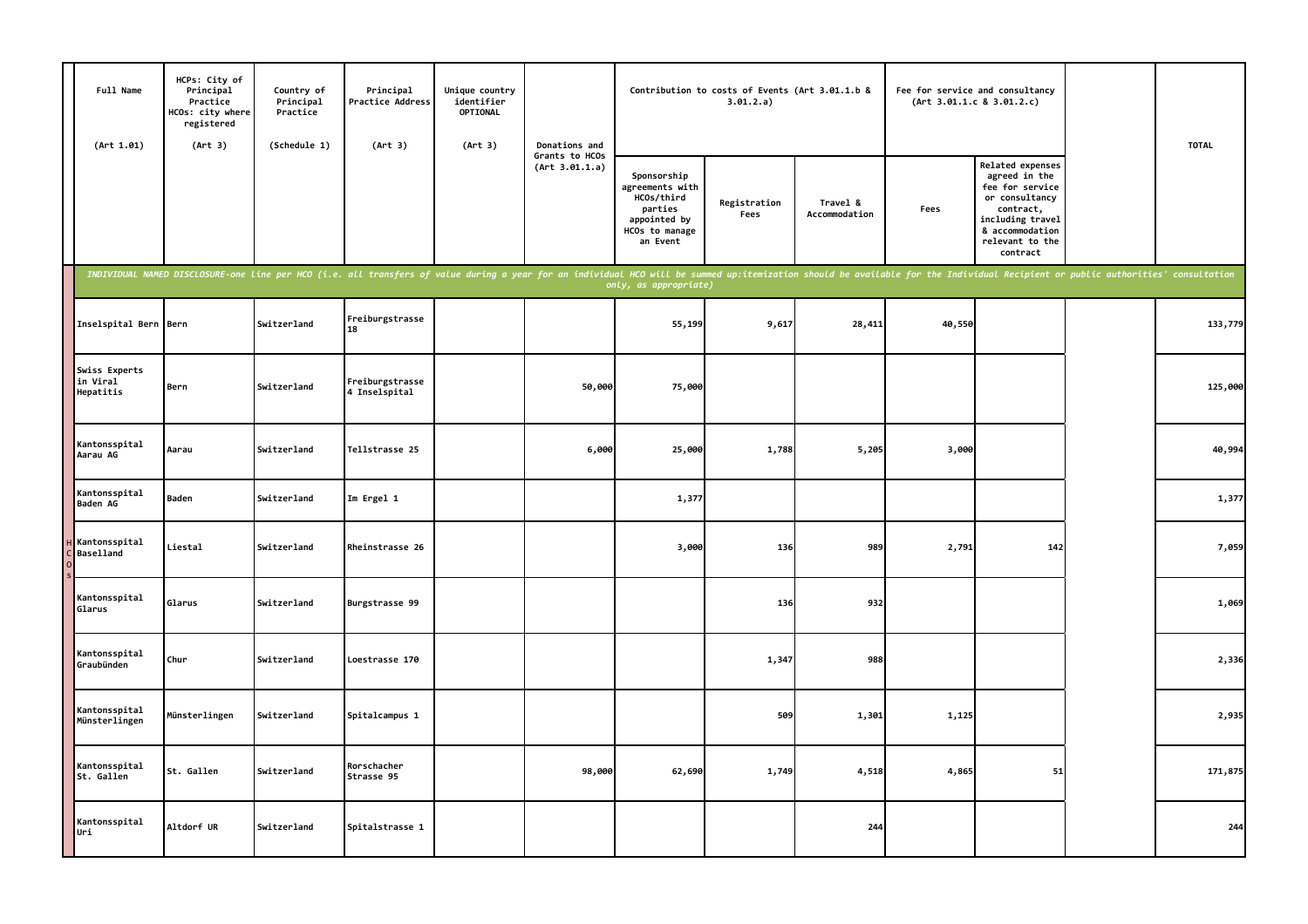| Full Name<br>(Art 1.01)             | HCPs: City of<br>Principal<br>Practice<br>HCOs: city where<br>registered<br>(Art 3) | Country of<br>Principal<br>Practice<br>(Schedule 1) | Principal<br>Practice Address<br>(Art 3)                                                                                                                                                                                       | Unique country<br>identifier<br>OPTIONAL<br>(Art 3) | Donations and                    |                                                                                                       | Contribution to costs of Events (Art 3.01.1.b &<br>3.01.2.a) |                           |       | Fee for service and consultancy<br>(Art 3.01.1.c 8 3.01.2.c)                                                                                              | <b>TOTAL</b> |
|-------------------------------------|-------------------------------------------------------------------------------------|-----------------------------------------------------|--------------------------------------------------------------------------------------------------------------------------------------------------------------------------------------------------------------------------------|-----------------------------------------------------|----------------------------------|-------------------------------------------------------------------------------------------------------|--------------------------------------------------------------|---------------------------|-------|-----------------------------------------------------------------------------------------------------------------------------------------------------------|--------------|
|                                     |                                                                                     |                                                     |                                                                                                                                                                                                                                |                                                     | Grants to HCOs<br>(Art 3.01.1.a) | Sponsorship<br>agreements with<br>HCOs/third<br>parties<br>appointed by<br>HCOs to manage<br>an Event | Registration<br>Fees                                         | Travel &<br>Accommodation | Fees  | Related expenses<br>agreed in the<br>fee for service<br>or consultancy<br>contract,<br>including travel<br>& accommodation<br>relevant to the<br>contract | OPTIONAL     |
|                                     |                                                                                     |                                                     | INDIVIDUAL NAMED DISCLOSURE-one line per HCO (i.e. all transfers of value during a year for an individual HCO will be summed up:itemization should be available for the Individual Recipient or public authorities' consultati |                                                     |                                  | only, as appropriate)                                                                                 |                                                              |                           |       |                                                                                                                                                           |              |
| Kantonsspital<br>Winterthur         | Winterthur                                                                          | Switzerland                                         | Brauerstrasse 15                                                                                                                                                                                                               |                                                     |                                  | 2,727                                                                                                 | 1,481                                                        | 2,496                     |       |                                                                                                                                                           | 6,705        |
| Klinik<br>Hirslanden AG             | Zürich                                                                              | Switzerland                                         | Witellikerstrass<br>e 40                                                                                                                                                                                                       |                                                     |                                  |                                                                                                       | 295                                                          | 193                       |       |                                                                                                                                                           | 488          |
| Onkozentrum<br>Hirslanden           | Zürich                                                                              | Switzerland                                         | Witellikerstrass<br>e 40                                                                                                                                                                                                       |                                                     |                                  |                                                                                                       |                                                              |                           | 2,875 |                                                                                                                                                           | 2,875        |
| Luzerner<br>Kantonsspital<br>Luzern | Luzern                                                                              | Switzerland                                         | Spitalstrasse                                                                                                                                                                                                                  |                                                     |                                  | 3,500                                                                                                 | 661                                                          | 876                       |       |                                                                                                                                                           | 5,038        |
| Luzerner<br>Kantonsspital<br>Sursee | Sursee                                                                              | Switzerland                                         | Spitalstrasse<br>16a                                                                                                                                                                                                           |                                                     |                                  |                                                                                                       | 285                                                          | 476                       |       |                                                                                                                                                           | 761          |
| Maihofpraxis AG                     | Luzern                                                                              | Switzerland                                         | Maihofstrasse 1                                                                                                                                                                                                                |                                                     |                                  |                                                                                                       | 824                                                          | 3,139                     |       |                                                                                                                                                           | 3,964        |
| Praxis Dr.<br>Gwerder<br>Christoph  | Bern                                                                                | Switzerland                                         | Monbijoustrasse<br>10                                                                                                                                                                                                          |                                                     |                                  |                                                                                                       |                                                              | 407                       |       |                                                                                                                                                           | 407          |
| Onkologiepflege<br>Schweiz          | Kleinandelfingen Switzerland                                                        |                                                     | Hirstigstrasse<br>13                                                                                                                                                                                                           |                                                     |                                  | 5,000                                                                                                 |                                                              |                           |       |                                                                                                                                                           | 5,000        |
| Onkologie-Praxis<br>Luzern AG       | Luzern                                                                              | Switzerland                                         | Obergrundstrasse<br>44                                                                                                                                                                                                         |                                                     |                                  |                                                                                                       | 288                                                          | 879                       |       |                                                                                                                                                           | 1,168        |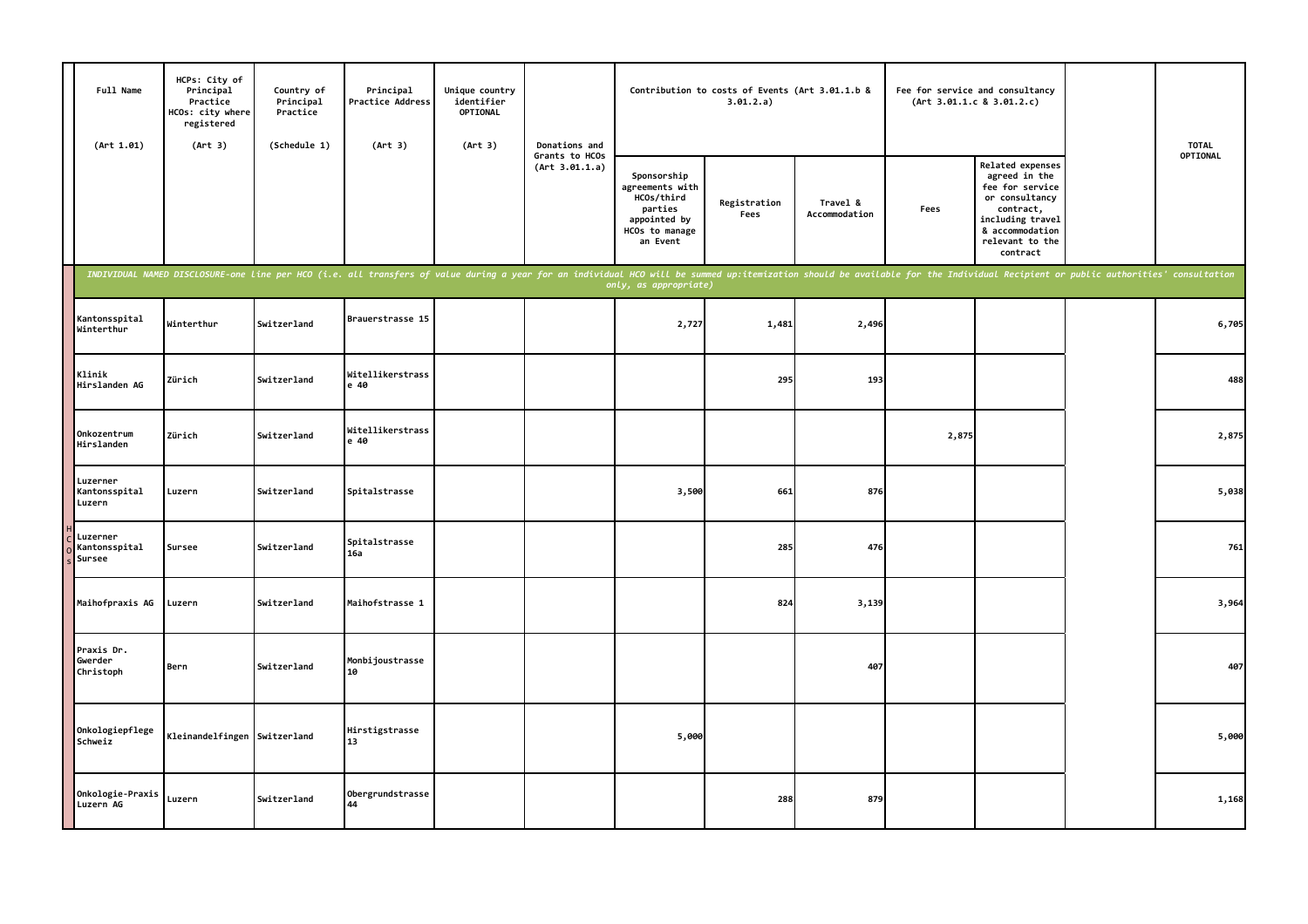| Full Name<br>(Art 1.01)                             | HCPs: City of<br>Principal<br>Practice<br>HCOs: city where<br>registered<br>(Art 3) | Country of<br>Principal<br>Practice<br>(Schedule 1) | Principal<br>Practice Address<br>(Art 3)                                                                                                                                                                                       | Unique country<br>identifier<br>OPTIONAL<br>(Art 3) | Donations and                    |                                                                                                       | Contribution to costs of Events (Art 3.01.1.b &<br>3.01.2.a) |                           |       | Fee for service and consultancy<br>(Art 3.01.1.c 8 3.01.2.c)                                                                                              | <b>TOTAL</b> |
|-----------------------------------------------------|-------------------------------------------------------------------------------------|-----------------------------------------------------|--------------------------------------------------------------------------------------------------------------------------------------------------------------------------------------------------------------------------------|-----------------------------------------------------|----------------------------------|-------------------------------------------------------------------------------------------------------|--------------------------------------------------------------|---------------------------|-------|-----------------------------------------------------------------------------------------------------------------------------------------------------------|--------------|
|                                                     |                                                                                     |                                                     |                                                                                                                                                                                                                                |                                                     | Grants to HCOs<br>(Art 3.01.1.a) | Sponsorship<br>agreements with<br>HCOs/third<br>parties<br>appointed by<br>HCOs to manage<br>an Event | Registration<br>Fees                                         | Travel &<br>Accommodation | Fees  | Related expenses<br>agreed in the<br>fee for service<br>or consultancy<br>contract,<br>including travel<br>& accommodation<br>relevant to the<br>contract | OPTIONAL     |
|                                                     |                                                                                     |                                                     | INDIVIDUAL NAMED DISCLOSURE-one line per HCO (i.e. all transfers of value during a year for an individual HCO will be summed up:itemization should be available for the Individual Recipient or public authorities' consultati |                                                     |                                  | only, as appropriate)                                                                                 |                                                              |                           |       |                                                                                                                                                           |              |
| Ospedale<br>Bellinzona e<br>Valli EOC - IOSI        | Bellinzona                                                                          | Switzerland                                         | Via Ospedale<br>Ospedale San<br>Giovanni                                                                                                                                                                                       |                                                     |                                  |                                                                                                       |                                                              |                           | 1,000 |                                                                                                                                                           | 1,000        |
| Parc des<br>Grangettes                              | Chêne-Bougeries                                                                     | Switzerland                                         | Route de Chêne<br>110                                                                                                                                                                                                          |                                                     |                                  |                                                                                                       | 271                                                          | 283                       |       |                                                                                                                                                           | 555          |
| Pro Medicus GmbH                                    | Zürich                                                                              | Switzerland                                         | Bahnhofplatz 4                                                                                                                                                                                                                 |                                                     |                                  | 10,500                                                                                                |                                                              |                           |       |                                                                                                                                                           | 10,500       |
| Qualitätszirkel<br>Ärzte Niederamt                  | Lostorf                                                                             | Switzerland                                         | Stüsslingerstras<br>se 16                                                                                                                                                                                                      |                                                     |                                  | 2,200                                                                                                 |                                                              |                           |       |                                                                                                                                                           | 2,200        |
| RFSM-Réseau de<br>santé mentale                     | Marsens                                                                             | Switzerland                                         | Route De<br>L'hôpital 140                                                                                                                                                                                                      |                                                     |                                  |                                                                                                       |                                                              |                           | 2,000 |                                                                                                                                                           | 2,000        |
| <b>RSBJ</b>                                         | Ste-Croix                                                                           | Switzerland                                         | Rue des Rosiers<br>29                                                                                                                                                                                                          |                                                     |                                  | 646                                                                                                   |                                                              |                           |       |                                                                                                                                                           | 646          |
| <b>SAKK</b><br>Koordinationszen Bern<br>trum        |                                                                                     | Switzerland                                         | Effingerstrasse<br>33                                                                                                                                                                                                          |                                                     |                                  | 5,385                                                                                                 |                                                              |                           |       |                                                                                                                                                           | 5,385        |
| <b>SAKK</b><br>Koordinationszen<br>trum - SPOG-GOPS | Bern                                                                                | Switzerland                                         | Effingerstrasse<br>33                                                                                                                                                                                                          |                                                     |                                  | 1,500                                                                                                 |                                                              |                           |       |                                                                                                                                                           | 1,500        |
| SAMMSU                                              | <b>Basel</b>                                                                        | Switzerland                                         | Birsigstrasse 10<br>c/o Dr. med.<br>Claude<br>Scheidegger                                                                                                                                                                      |                                                     | 60,000                           |                                                                                                       |                                                              |                           |       |                                                                                                                                                           | 60,000       |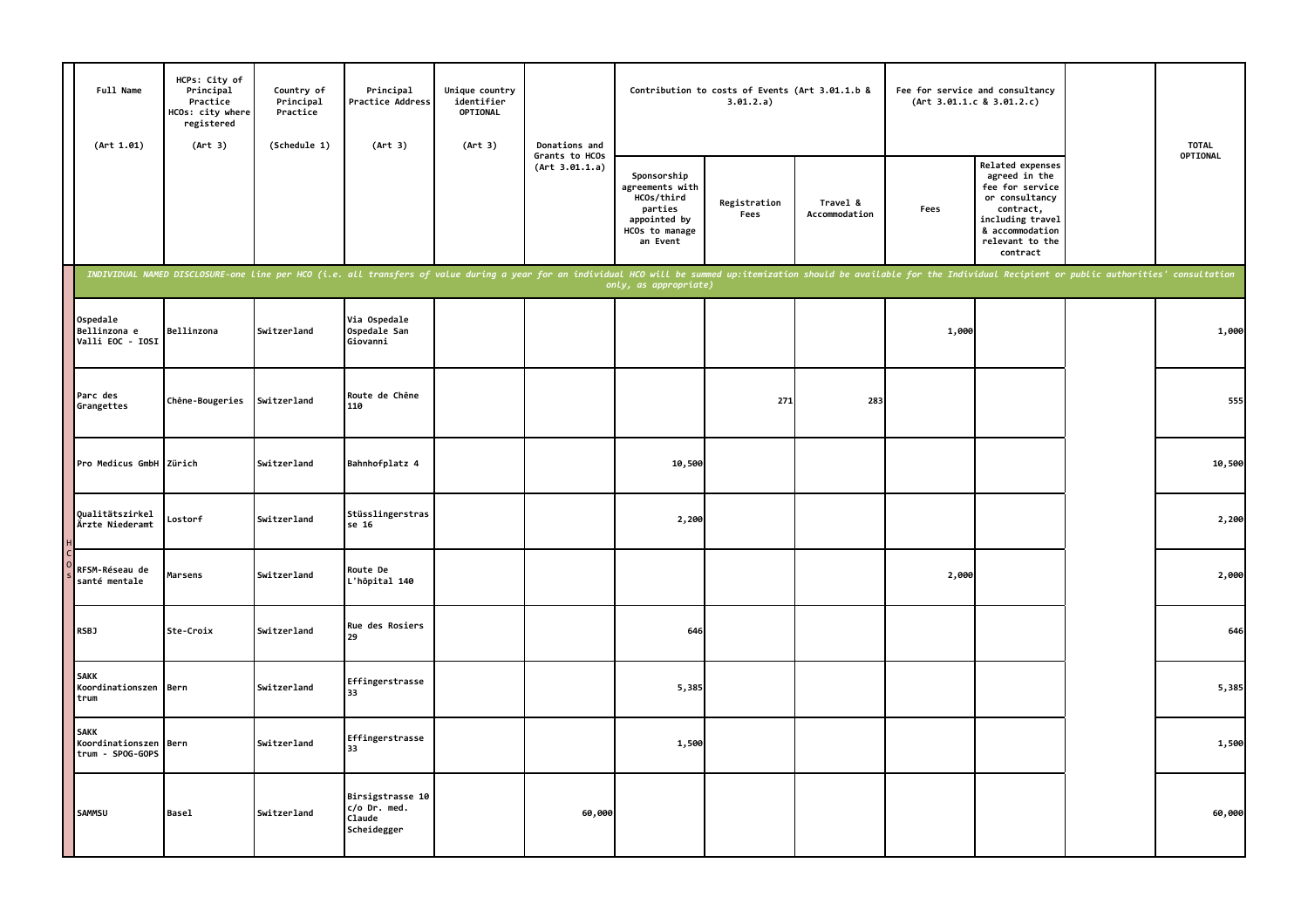| Full Name<br>(Art 1.01)               | HCPs: City of<br>Principal<br>Practice<br>HCOs: city where<br>registered<br>(Art 3) | Country of<br>Principal<br>Practice<br>(Schedule 1) | Principal<br>Practice Address<br>(Art 3)                                                                                                                                                                                       | Unique country<br>identifier<br>OPTIONAL<br>(Art 3) | Donations and                    |                                                                                                       | 3.01.2.a)            | Contribution to costs of Events (Art 3.01.1.b &<br>Fee for service and consultancy<br>(Art 3.01.1.c 8 3.01.2.c) |       |                                                                                                                                                                  | <b>TOTAL</b>    |
|---------------------------------------|-------------------------------------------------------------------------------------|-----------------------------------------------------|--------------------------------------------------------------------------------------------------------------------------------------------------------------------------------------------------------------------------------|-----------------------------------------------------|----------------------------------|-------------------------------------------------------------------------------------------------------|----------------------|-----------------------------------------------------------------------------------------------------------------|-------|------------------------------------------------------------------------------------------------------------------------------------------------------------------|-----------------|
|                                       |                                                                                     |                                                     |                                                                                                                                                                                                                                |                                                     | Grants to HCOs<br>(Art 3.01.1.a) | Sponsorship<br>agreements with<br>HCOs/third<br>parties<br>appointed by<br>HCOs to manage<br>an Event | Registration<br>Fees | Travel &<br>Accommodation                                                                                       | Fees  | <b>Related expenses</b><br>agreed in the<br>fee for service<br>or consultancy<br>contract,<br>including travel<br>& accommodation<br>relevant to the<br>contract | <b>OPTIONAL</b> |
|                                       |                                                                                     |                                                     | INDIVIDUAL NAMED DISCLOSURE-one line per HCO (i.e. all transfers of value during a year for an individual HCO will be summed up:itemization should be available for the Individual Recipient or public authorities' consultati |                                                     |                                  | only, as appropriate)                                                                                 |                      |                                                                                                                 |       |                                                                                                                                                                  |                 |
| SeGZ                                  | Zürich                                                                              | Switzerland                                         | Kanzleistrasse<br>80                                                                                                                                                                                                           |                                                     | 30,000                           | 20,238                                                                                                |                      |                                                                                                                 |       |                                                                                                                                                                  | 50,238          |
| SGG - SSG                             | Bern                                                                                | Switzerland                                         | Wattenwylweg 21                                                                                                                                                                                                                |                                                     |                                  | 16,797                                                                                                |                      |                                                                                                                 |       |                                                                                                                                                                  | 16,797          |
| SGH-SSH                               | Münsingen                                                                           | Switzerland                                         | Innerer<br>Giessenweg 37                                                                                                                                                                                                       |                                                     |                                  | 3,231                                                                                                 |                      |                                                                                                                 |       |                                                                                                                                                                  | 3,231           |
| SGInf<br>Schw.Gesel.<br>Infektiologie | Bern                                                                                | Switzerland                                         | Freiburgstrasse<br>18                                                                                                                                                                                                          |                                                     |                                  | 16,000                                                                                                |                      |                                                                                                                 |       |                                                                                                                                                                  | 16,000          |
| <b>SGTRM</b>                          | <b>Basel</b>                                                                        | Switzerland                                         | Socinstrasse 57                                                                                                                                                                                                                |                                                     |                                  | 4,000                                                                                                 |                      |                                                                                                                 |       |                                                                                                                                                                  | 4,000           |
| SGV/SSMC                              | Winterthur                                                                          | Switzerland                                         | Industriestrasse<br>24 c/o MBC<br>Markus Bonelli<br>Consult.                                                                                                                                                                   |                                                     |                                  | 13,462                                                                                                |                      |                                                                                                                 |       |                                                                                                                                                                  | 13,462          |
| Gastroenterologi<br>e Zentrum         | Solothurn                                                                           | Switzerland                                         | Schöngrünstrasse<br>42                                                                                                                                                                                                         |                                                     |                                  |                                                                                                       |                      | 137                                                                                                             |       |                                                                                                                                                                  | 137             |
| Spital Thun<br>STS AG                 | Thun                                                                                | Switzerland                                         | Krankenhausstras<br>se 12                                                                                                                                                                                                      |                                                     |                                  |                                                                                                       | 295                  | 142                                                                                                             |       |                                                                                                                                                                  | 438             |
| Spital Tiefenau<br>Insel Gruppe AG    | Bern                                                                                | Switzerland                                         | Tiefenaustrasse<br>112                                                                                                                                                                                                         |                                                     |                                  |                                                                                                       |                      |                                                                                                                 | 1,750 |                                                                                                                                                                  | 1,750           |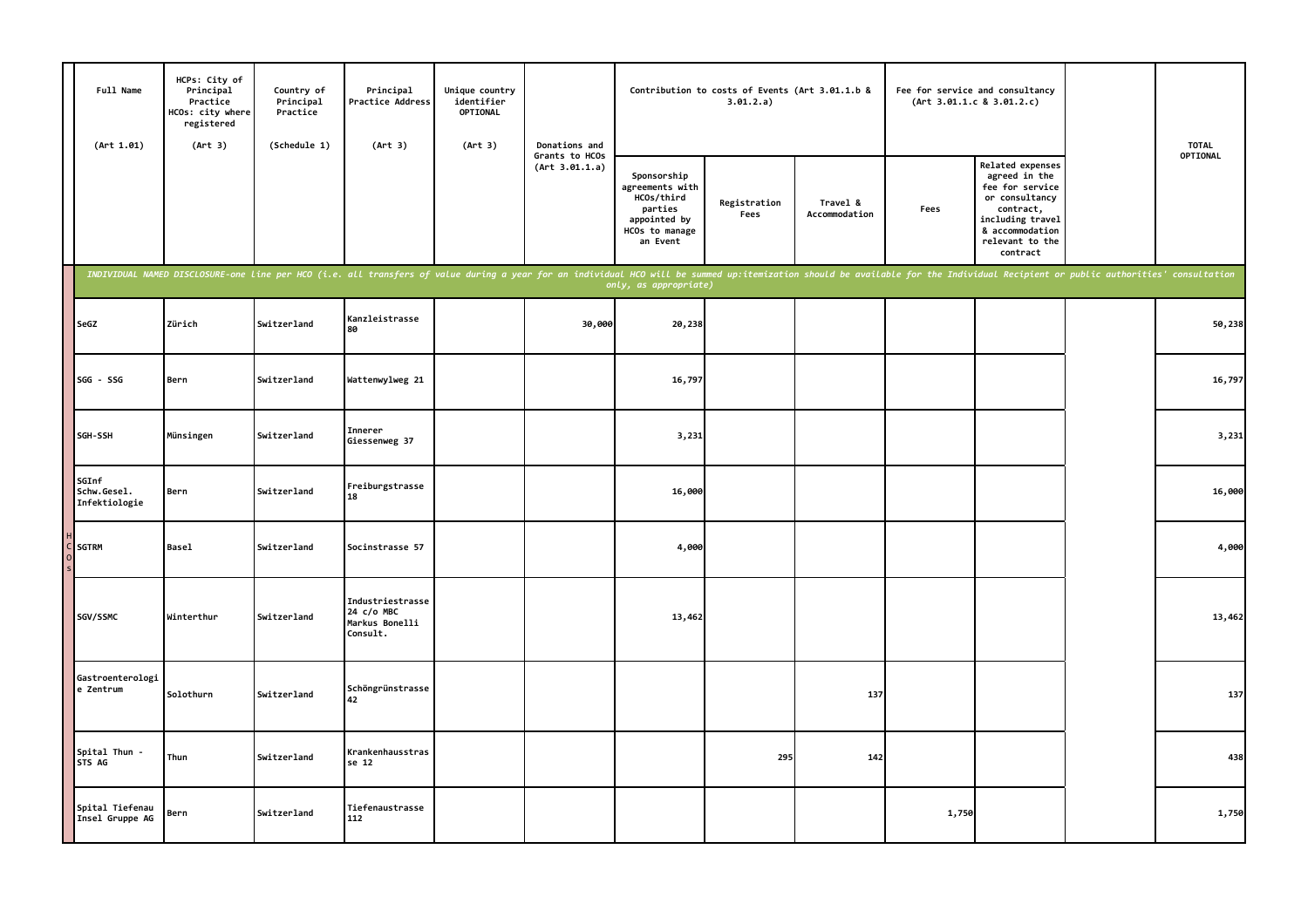| Full Name<br>(Art 1.01)                | HCPs: City of<br>Principal<br>Practice<br>HCOs: city where<br>registered<br>(Art 3) | Country of<br>Principal<br>Practice<br>(Schedule 1) | Principal<br>Practice Address<br>(Art 3)                                                                                                                                                                                       | Unique country<br>identifier<br>OPTIONAL<br>(Art 3) | Donations and                    |                                                                                                       | Contribution to costs of Events (Art 3.01.1.b &<br>3.01.2.a) |                           |       | Fee for service and consultancy<br>(Art 3.01.1.c 8 3.01.2.c)                                                                                                     | <b>TOTAL</b> |
|----------------------------------------|-------------------------------------------------------------------------------------|-----------------------------------------------------|--------------------------------------------------------------------------------------------------------------------------------------------------------------------------------------------------------------------------------|-----------------------------------------------------|----------------------------------|-------------------------------------------------------------------------------------------------------|--------------------------------------------------------------|---------------------------|-------|------------------------------------------------------------------------------------------------------------------------------------------------------------------|--------------|
|                                        |                                                                                     |                                                     |                                                                                                                                                                                                                                |                                                     | Grants to HCOs<br>(Art 3.01.1.a) | Sponsorship<br>agreements with<br>HCOs/third<br>parties<br>appointed by<br>HCOs to manage<br>an Event | Registration<br>Fees                                         | Travel &<br>Accommodation | Fees  | <b>Related expenses</b><br>agreed in the<br>fee for service<br>or consultancy<br>contract,<br>including travel<br>& accommodation<br>relevant to the<br>contract | OPTIONAL     |
|                                        |                                                                                     |                                                     | INDIVIDUAL NAMED DISCLOSURE-one line per HCO (i.e. all transfers of value during a year for an individual HCO will be summed up:itemization should be available for the Individual Recipient or public authorities' consultati |                                                     |                                  | only, as appropriate)                                                                                 |                                                              |                           |       |                                                                                                                                                                  |              |
| Spitalzentrum<br><b>Biel AG</b>        | Biel/Bienne                                                                         | Switzerland                                         | Vogelsang 84                                                                                                                                                                                                                   |                                                     |                                  |                                                                                                       |                                                              | 190                       |       |                                                                                                                                                                  | 190          |
| Stadtspital<br>Triemli                 | Zürich                                                                              | Switzerland                                         | Birmensdorferstr<br>asse 497                                                                                                                                                                                                   |                                                     |                                  | 3,000                                                                                                 | 1,261                                                        | 1,591                     |       |                                                                                                                                                                  | 5,852        |
| Stadtspital Waid<br>Zürich             | Zürich                                                                              | Switzerland                                         | Tièchestrasse 99                                                                                                                                                                                                               |                                                     |                                  |                                                                                                       | 321                                                          | 532                       |       |                                                                                                                                                                  | 853          |
| Südhang<br>Kompetenzzentrum            | Kirchlindach                                                                        | Switzerland                                         | Südhang 1                                                                                                                                                                                                                      |                                                     |                                  | 1,500                                                                                                 |                                                              |                           |       |                                                                                                                                                                  | 1,500        |
| <b>SVA</b>                             | Bern                                                                                | Switzerland                                         | Monbijoustrasse<br>35                                                                                                                                                                                                          |                                                     |                                  | 500                                                                                                   |                                                              |                           |       |                                                                                                                                                                  | 500          |
| Swiss Academic<br>Foundation           | Bern                                                                                | Switzerland                                         | Friedbühlstrasse<br>51 c/o Institut<br>für<br>Infektiologie                                                                                                                                                                    |                                                     |                                  | 50,000                                                                                                |                                                              |                           |       |                                                                                                                                                                  | 50,000       |
| Swiss HIV Cohort<br>Study Research     | Lausanne                                                                            | Switzerland                                         | Pont Bessières 3<br>c/o Fiduciaire<br>Maillard SA                                                                                                                                                                              |                                                     | 100,000                          |                                                                                                       |                                                              |                           |       |                                                                                                                                                                  | 100,000      |
| Swiss Tumor<br>Institute Pl.<br>Zürich | Zürich                                                                              | Switzerland                                         | Seestrasse 259                                                                                                                                                                                                                 |                                                     |                                  |                                                                                                       |                                                              |                           | 1,000 |                                                                                                                                                                  | 1,000        |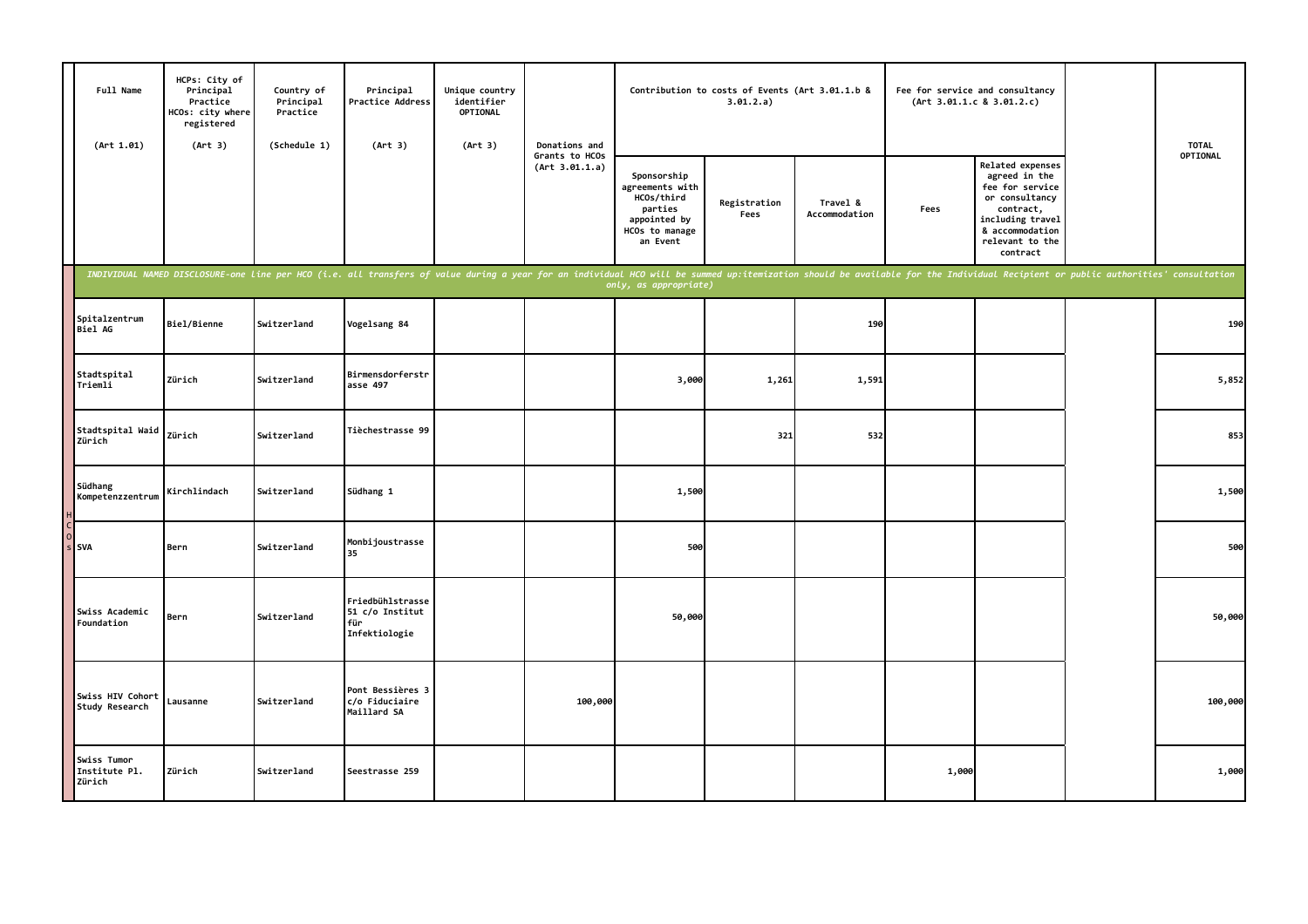| Full Name<br>(Art 1.01)                | HCPs: City of<br>Principal<br>Practice<br>HCOs: city where<br>registered<br>(Art 3) | Country of<br>Principal<br>Practice<br>(Schedule 1) | Principal<br>Practice Address<br>(Art 3)                                                                                                                                                                                       | Unique country<br>identifier<br>OPTIONAL<br>(Art 3) | Donations and                    |                                                                                                       | Contribution to costs of Events (Art 3.01.1.b &<br>3.01.2.a) |                           |        | Fee for service and consultancy<br>(Art 3.01.1.c 8 3.01.2.c)                                                                                              | <b>TOTAL</b> |
|----------------------------------------|-------------------------------------------------------------------------------------|-----------------------------------------------------|--------------------------------------------------------------------------------------------------------------------------------------------------------------------------------------------------------------------------------|-----------------------------------------------------|----------------------------------|-------------------------------------------------------------------------------------------------------|--------------------------------------------------------------|---------------------------|--------|-----------------------------------------------------------------------------------------------------------------------------------------------------------|--------------|
|                                        |                                                                                     |                                                     |                                                                                                                                                                                                                                |                                                     | Grants to HCOs<br>(Art 3.01.1.a) | Sponsorship<br>agreements with<br>HCOs/third<br>parties<br>appointed by<br>HCOs to manage<br>an Event | Registration<br>Fees                                         | Travel &<br>Accommodation | Fees   | Related expenses<br>agreed in the<br>fee for service<br>or consultancy<br>contract,<br>including travel<br>& accommodation<br>relevant to the<br>contract | OPTIONAL     |
|                                        |                                                                                     |                                                     | INDIVIDUAL NAMED DISCLOSURE-one line per HCO (i.e. all transfers of value during a year for an individual HCO will be summed up:itemization should be available for the Individual Recipient or public authorities' consultati |                                                     |                                  | only, as appropriate)                                                                                 |                                                              |                           |        |                                                                                                                                                           |              |
| Trägerverein<br><b>SOHC</b>            | Zürich                                                                              | Switzerland                                         | Talackerstrasse<br>50 c/o<br>Reichenbach<br>Rechtsanwälte                                                                                                                                                                      |                                                     |                                  | 17,232                                                                                                |                                                              |                           |        |                                                                                                                                                           | 17,232       |
| SII                                    | Bern                                                                                | Switzerland                                         | Friedbühlstrasse<br>51                                                                                                                                                                                                         |                                                     |                                  | 4,000                                                                                                 |                                                              |                           |        |                                                                                                                                                           | 4,000        |
| Universitätsspit<br>al Basel           | <b>Basel</b>                                                                        | Switzerland                                         | Spitalstrasse 21                                                                                                                                                                                                               |                                                     | 5,000                            | 16,040                                                                                                | 8,253                                                        | 9,323                     | 9,360  | 72                                                                                                                                                        | 48,049       |
| UniversitätsSpit<br>al Zürich          | Zürich                                                                              | Switzerland                                         | Rämistrasse 100                                                                                                                                                                                                                |                                                     |                                  | 4,615                                                                                                 | 8,149                                                        | 27,820                    | 26,969 | 150                                                                                                                                                       | 67,704       |
| Klinik für<br>Gastroenterologi<br>e    | Zürich                                                                              | Switzerland                                         | Rämistrasse 100                                                                                                                                                                                                                |                                                     |                                  | 14,001                                                                                                |                                                              |                           | 1,080  |                                                                                                                                                           | 15,081       |
| Samo<br>- swiss academy                | Zürich                                                                              | Switzerland                                         | Häldeliweg 4                                                                                                                                                                                                                   |                                                     |                                  | 6,462                                                                                                 |                                                              |                           |        |                                                                                                                                                           | 6,462        |
| Verein<br>Gastroenterologi<br>e Zürich | Uster                                                                               | Switzerland                                         | Poststrasse 2                                                                                                                                                                                                                  |                                                     |                                  | 3,250                                                                                                 |                                                              |                           |        |                                                                                                                                                           | 3,250        |
| Zentrum für<br>Suchtmedizin ZfS        | Basel                                                                               | Switzerland                                         | Haltingerstrasse<br>65                                                                                                                                                                                                         |                                                     | 5,000                            |                                                                                                       |                                                              |                           |        |                                                                                                                                                           | 5,000        |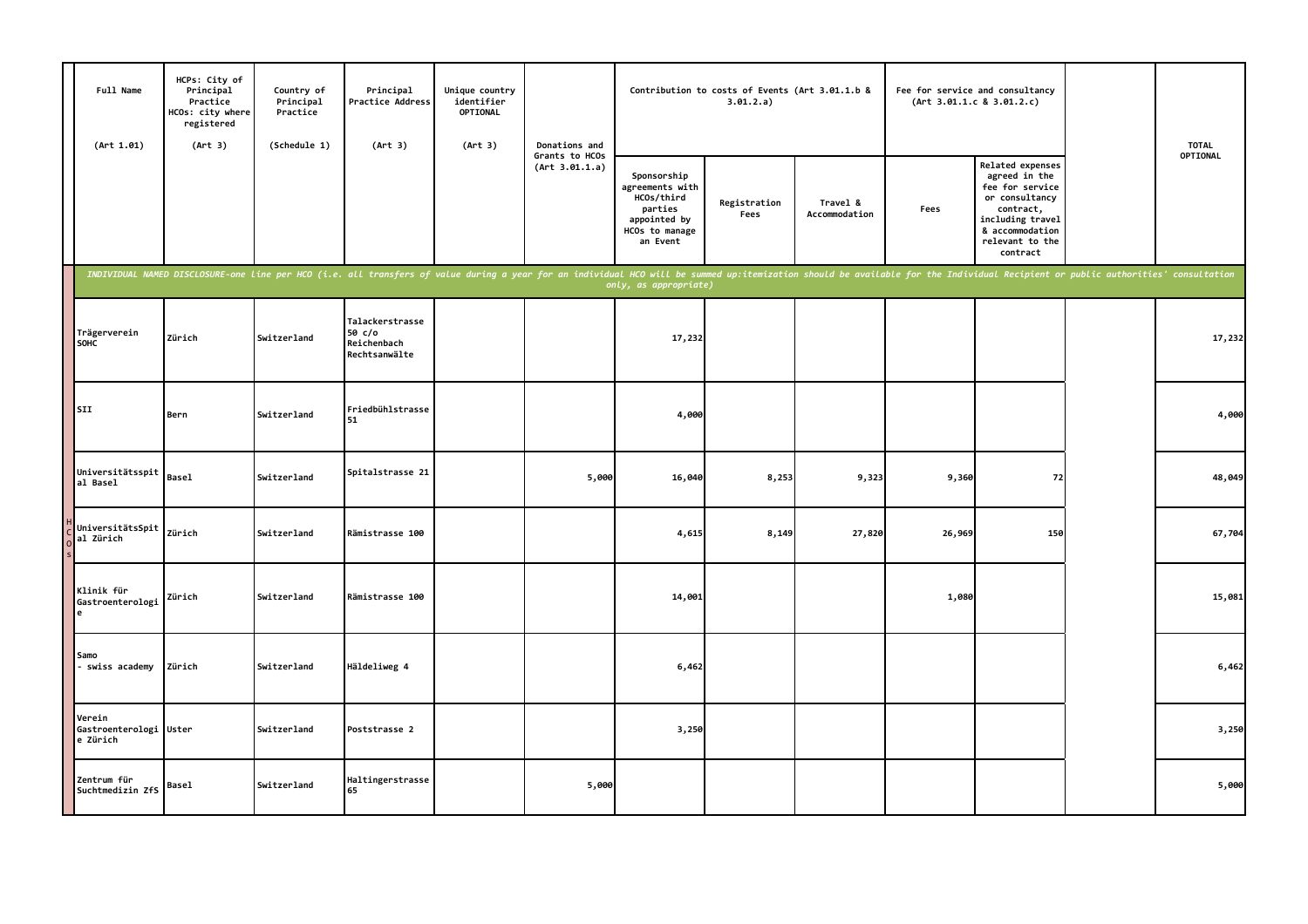| Full Name<br>(Art 1.01)                                                                                                      | HCPs: City of<br>Principal<br>Practice<br>HCOs: city where<br>registered<br>(Art 3) | Country of<br>Principal<br>Practice<br>(Schedule 1) | Principal<br><b>Practice Address</b><br>(Art 3)                                                                                                                                                                                | Unique country<br>identifier<br>OPTIONAL<br>(Art 3) | Donations and                    | Contribution to costs of Events (Art 3.01.1.b &<br>3.01.2.a)                                             |                      |                           |      | Fee for service and consultancy<br>(Art 3.01.1.c 8 3.01.2.c)                                                                                              | <b>TOTAL</b> |
|------------------------------------------------------------------------------------------------------------------------------|-------------------------------------------------------------------------------------|-----------------------------------------------------|--------------------------------------------------------------------------------------------------------------------------------------------------------------------------------------------------------------------------------|-----------------------------------------------------|----------------------------------|----------------------------------------------------------------------------------------------------------|----------------------|---------------------------|------|-----------------------------------------------------------------------------------------------------------------------------------------------------------|--------------|
|                                                                                                                              |                                                                                     |                                                     |                                                                                                                                                                                                                                |                                                     | Grants to HCOs<br>(Art 3.01.1.a) | Sponsorship<br>agreements with<br>HCOs/third<br>parties<br>appointed by<br>HCOs to manage<br>an Event    | Registration<br>Fees | Travel &<br>Accommodation | Fees | Related expenses<br>agreed in the<br>fee for service<br>or consultancy<br>contract,<br>including travel<br>& accommodation<br>relevant to the<br>contract | OPTIONAL     |
|                                                                                                                              |                                                                                     |                                                     | INDIVIDUAL NAMED DISCLOSURE-one line per HCO (i.e. all transfers of value during a year for an individual HCO will be summed up:itemization should be available for the Individual Recipient or public authorities' consultati |                                                     |                                  | only, as appropriate)                                                                                    |                      |                           |      |                                                                                                                                                           |              |
|                                                                                                                              |                                                                                     |                                                     |                                                                                                                                                                                                                                |                                                     |                                  | OTHER, NOT INCLUDED ABOVE-where information cannot be disclosed on an individual basis for legal reasons |                      |                           |      |                                                                                                                                                           |              |
|                                                                                                                              |                                                                                     |                                                     | Aggregate amount attributable to transfers of value to such Recipients - Art 3.02                                                                                                                                              |                                                     |                                  |                                                                                                          |                      |                           |      |                                                                                                                                                           |              |
| Number of Recipients in aggregate disclosure - Art 3.02                                                                      |                                                                                     |                                                     |                                                                                                                                                                                                                                |                                                     |                                  |                                                                                                          |                      |                           |      |                                                                                                                                                           |              |
| % of the number of Recipients included in the aggregate disclosure in the total number<br>of Recipients disclosed - Art 3.02 |                                                                                     |                                                     |                                                                                                                                                                                                                                |                                                     |                                  |                                                                                                          |                      |                           |      |                                                                                                                                                           | N/A          |